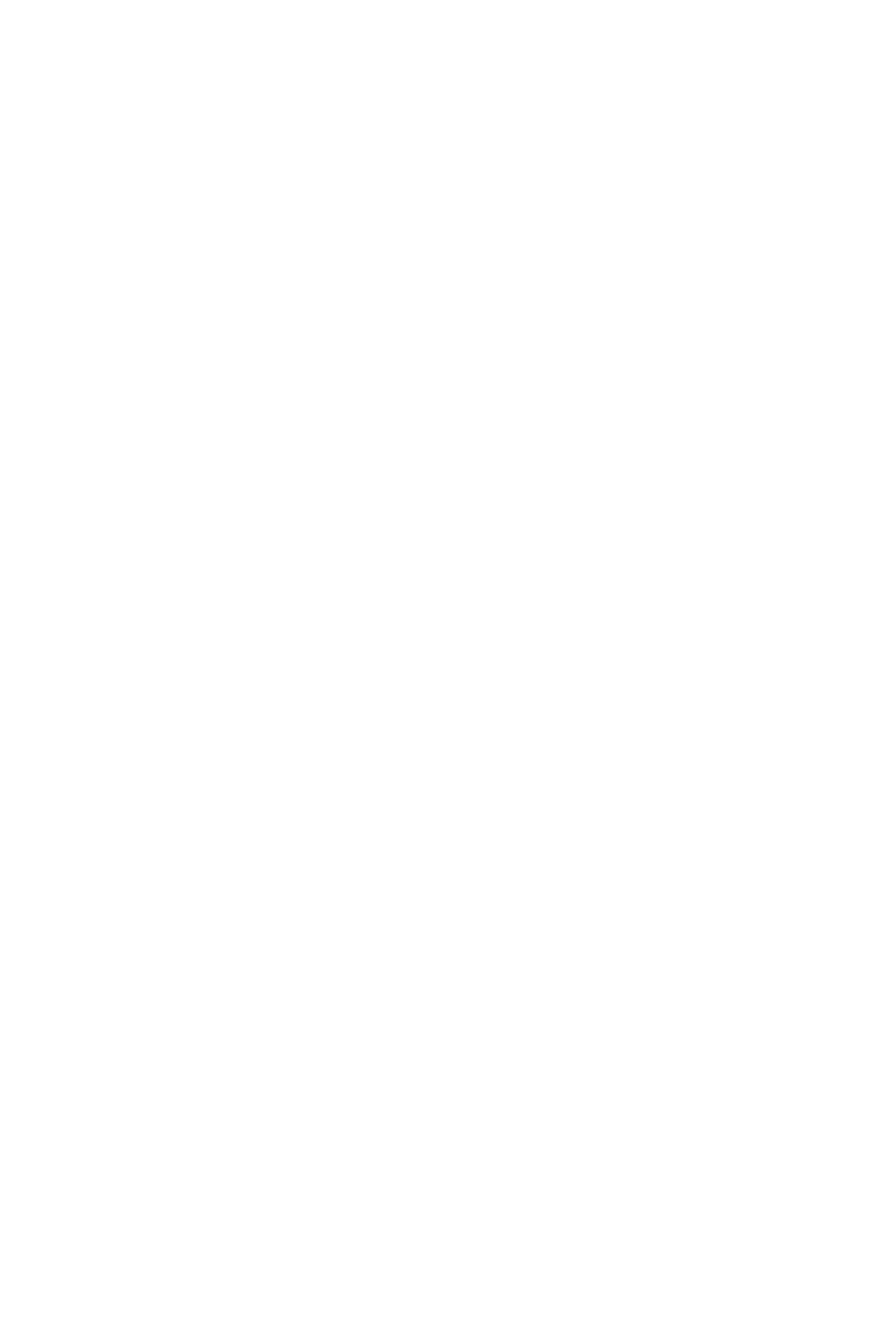This social inefficiency suggests that it might be beneficial to organize cooperation differently. The first problem is that concentrating the costs on the group of cooperators precludes socially desirable outcomes because doing so puts expensive actions out of reach. The second problem is that a supporter might have incentives to distort his vote in an attempt to conserve his resources. An institution with universal burden sharing might help with both problems: it spreads the costs among all actors, and since one has to contribute whenever the action is voted to take place regardless of whether one voted for or against it, there should be no incentive to distort a supporting vote.

### *Universal Burden Sharing*

We now consider an institution with universal burden sharing: one, where each member—supporter and opponent alike—is supposed to contribute whenever the agreed-upon quota is met. This changes nothing in the single-shot interaction: there is no reason to abide by the outcome of the vote. However, since every relevant deviation is now observable, it can be subjected to collective punishment when the interaction is repeated. The following proposition states informally the result from Proposition A3, which establishes the existence of an SPE with sincere voting and at-cost implementation through universal contributions.

Proposition 3. *For any quota, universal burden sharing can be implemented provided actors are sufficiently patient. In this SPE, actors vote sincerely, and if the votes in support meet the quota, all actors share the cost of implementation equally; otherwise everyone consumes privately. If some actor fails to contribute the required amount or if the action gets implemented when it is not supposed to, actors revert to unconditional private consumption.*

Observe that there is no analogue to the sincerity constraint because we no longer need a special condition to prevent hidden free riding by supporters. The reason is simple: a supporter who votes against the action lowers the probability of implementation (by the probability of being pivotal) but does not save on the contribution for all those cases where the action will go forward regardless of this actor's vote. Furthermore, since everyone contributes once the action is voted for implementation, there is no constraint implied by its costliness. In other words, there should be nothing to force the quota of the universal burden-sharing institution away from the social optimum.

Indeed, Lemma A2 shows that the optimal quota for universal burden sharing,  $Q_{\text{u}}$ , is always the same as the social optimum. The lemma thus establishes that  $Q_{\text{u}}$ is not merely independent of the uncertainty, but that it is socially optimal even after the uncertainty is removed by the act of voting. It is worth emphasizing this finding because asymmetric information usually induces serious *ex post* inefficiencies (as it does with the coalition of the willing). The universal burden-sharing institution does not have to suffer from this problem. The intuition is that the quota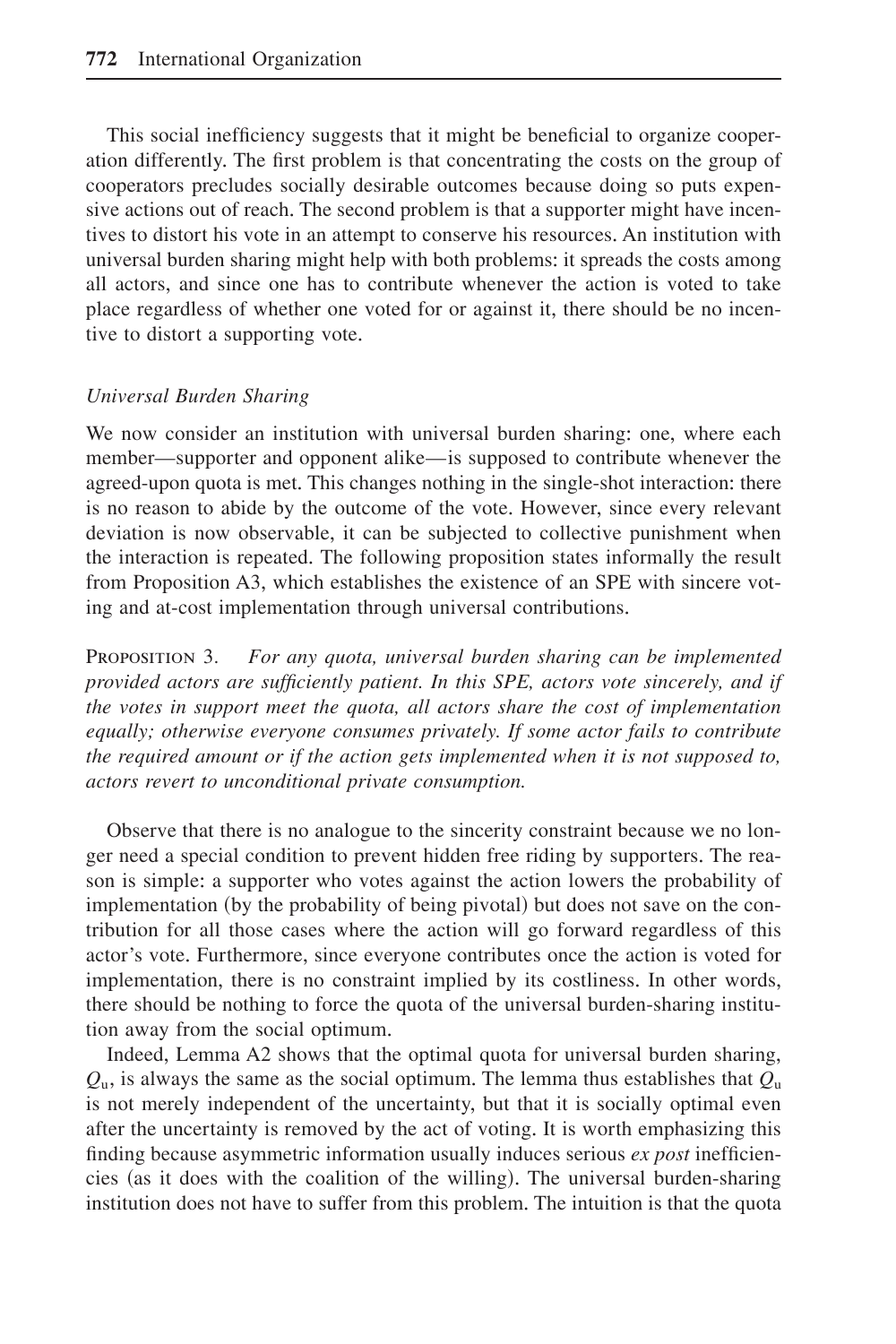for this institution is selected to maximize the difference between the private consumption outcome and the expected outcome when everyone chips in to pay for the action. In the latter, each actor expects to pay the cost when the action is taken, removing any incentive to consider the likelihood of being a supporter. The only relevant consideration is how many members will find the action beneficial (precisely what the value of  $Q^*$  gives us). Does this mean that actors would always opt for universal burden sharing over a coalition of the willing? Surprisingly, the answer turns out to be negative.

### *The Organization of Coercive Cooperation*

Since universal burden sharing is socially optimal *ex post* and because actors are symmetric *ex ante*, one might think that they would never choose to organize as coalitions of the willing. Indeed, when it comes to the expected payoff, universal burden sharing is always at least as good as the coalition of the willing, and often strictly better (Lemma A3). Figure 2A illustrates this.

The problem is that when the optimal quota for both institutions is at the social optimum (and so both yield the same expected payoffs), universal burden sharing is more difficult to implement because it requires a longer shadow of the future to coerce cooperation (Lemma A4).<sup>22</sup> If actors are not sufficiently patient, then this institution might simply be out of reach. Moreover, this problem might crop up even when universal burden sharing is strictly preferable. As Figure 2B shows, the relationship between the minimum discount factors necessary to implement the institutions can be quite involved once  $p$  forces  $Q_w$  away from the social optimum: for some values of p the coalition of the willing is easier to implement, and for others it is universal burden sharing. The overall picture, however, is clear: if actors are patient enough, then universal burden sharing is the way to go, especially if the probability of support is not too low.

#### *The Limits of Self-Enforcement*

We have now identified two solutions to the problem of meaningful communication. They both make sincere voting self-enforcing with the threat to abandon cooperation if any actor deviates from the required behavior given the voting outcome. These solutions suffer from the familiar host of problems associated with this approach to endogenizing enforcement.

First, we assumed away transaction costs, which might be problematic in the asymmetric information setting. Actors can vote, observe voting outcomes, monitor each other's compliance, and then coordinate their contributions, all without paying any transaction costs. Introducing any of these considerations in the model

<sup>22.</sup> Since we used grim trigger strategies to support cooperation, these discount factors are the least demanding; any other strategy would require a longer shadow of the future.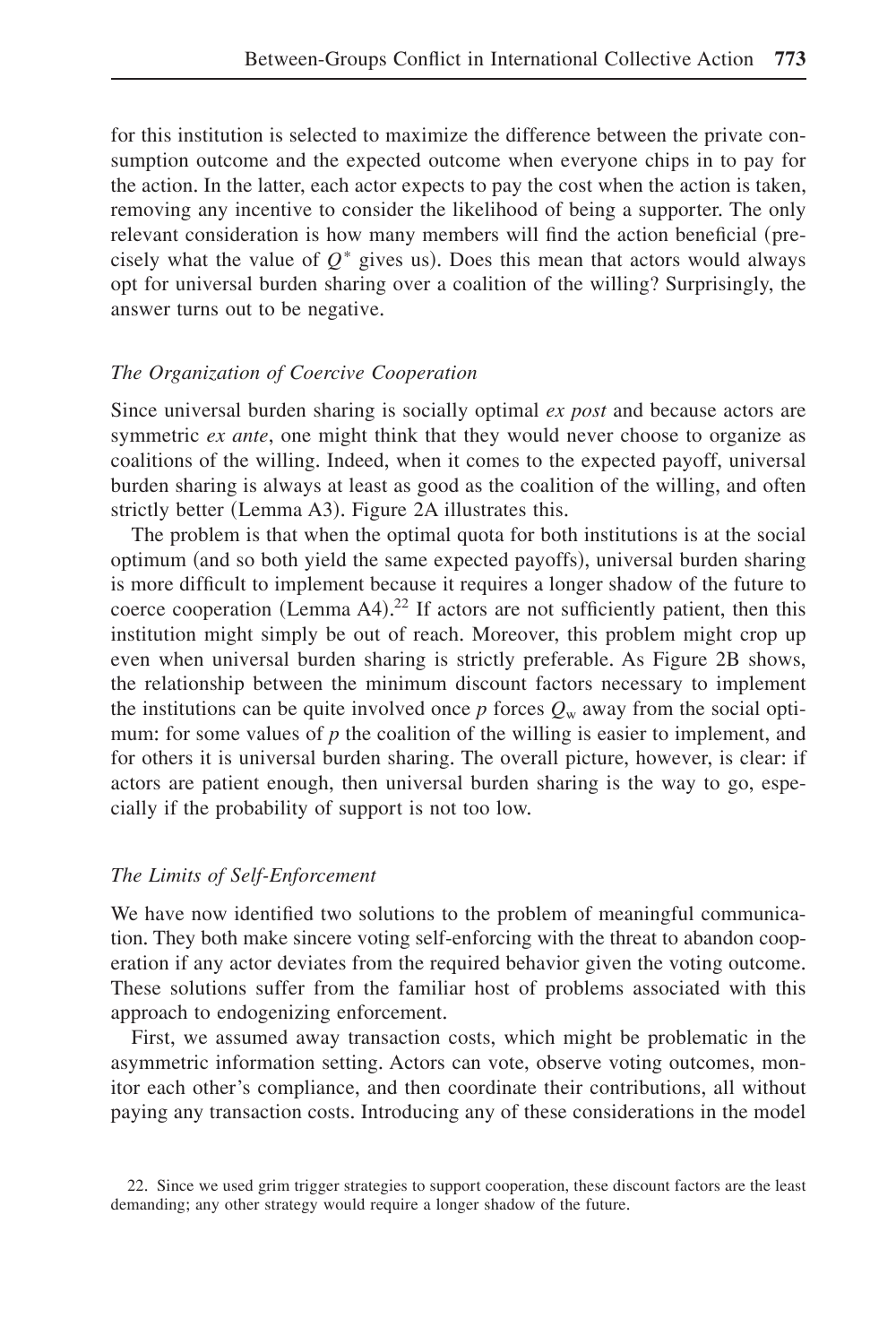

A. Per-period equilibrium payoffs

**FIGURE 2.** Coalitions of the willing and universal burden-sharing  $(N = 20,$  $a = 3, \theta = 11$ .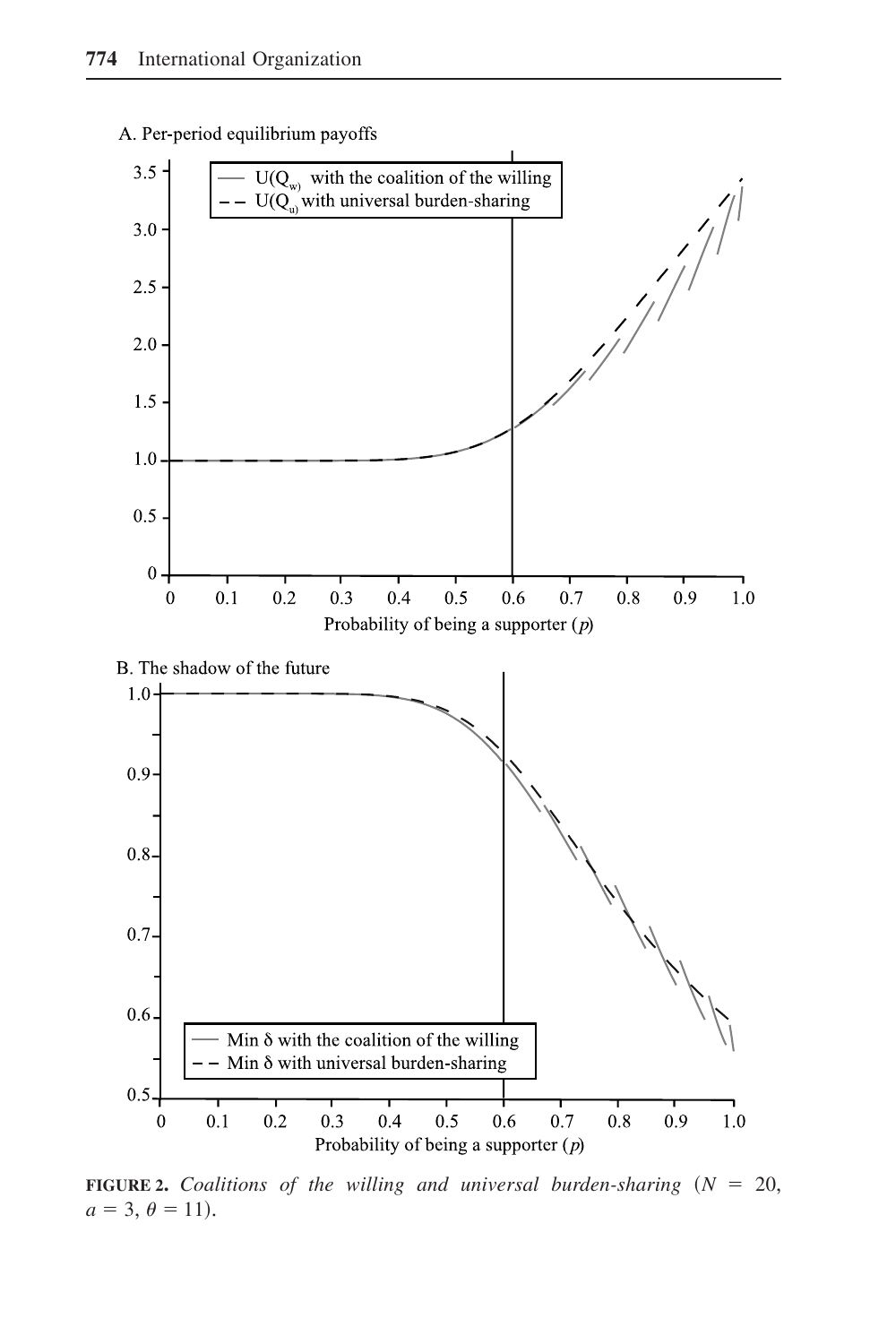will make the institutions harder to sustain because they will lower the expected payoff from participation.

Second, we assumed that actions (for example, contributions) are perfectly observable, that there is no noise, and that the action succeeds whenever actors contribute enough to it. These assumptions permit actors to identify those who attempt to free ride or purposefully derail implementation. If we relax this assumption, deviations will be harder to detect and therefore become more attractive+ The institution would have to account for these problems by relaxing the trigger somewhat. It is not a priori clear whether the overall impact on the expected value of the institutions would be detrimental, but at any rate, the institutions would have to be far more involved, which in turn would increase the transaction costs and make them less valuable.

Third, we used a grim trigger strategy to sustain cooperation. The problem is that this type of punishment might be too severe for the other actors to execute. This gives them incentives to coordinate on restoring cooperation, which might make the SPE not renegotiation-proof. This would reduce the costs of deviating, and make cooperation harder to sustain. Any punishment that is immune to renegotiations would necessarily be less severe than the grim trigger, which means that it would require higher discount factors to work, exacerbating the already onerous demands on the shadow of the future.

The fundamental problem with these solutions is that they all require actors to be sufficiently patient. Transaction costs, monitoring and noise, the credibility of punishment strategies—all of these issues require investments or behaviors that reduce the expected value along the cooperative path. Since compliance is enforced with threats to revert to private consumption, the lower value of cooperation makes it harder to sustain the institutions because they require even longer time horizons to deter deviations. Ultimately, any institution that coerces cooperation with conditional threats of future punishment would be vulnerable in this way+ Thus, we want to know if it is possible to sustain cooperation without coercion: if it can be done, then there would be no need for threats, and no need to worry about how valuable the future is.

## **Cooperation without Coercion**

We now analyze whether it is possible to maintain cooperation regardless of the actors' time preferences. To this end, we begin with the single-shot game: if we can find a way to obtain a cooperative equilibrium here, then we automatically obtain the result in the repeated setting by simply having actors choose the stagegame equilibrium unconditionally in each period.

We propose the following formal organization. At the constitutional stage, the actors hire an agent whose wage is  $W > 0$ , select the quota  $(Q)$ , and set the individual contributions  $(x_0)$  that they will be making to that agent. Just as before, this choice is made "behind a veil of ignorance" and the symmetry of the actors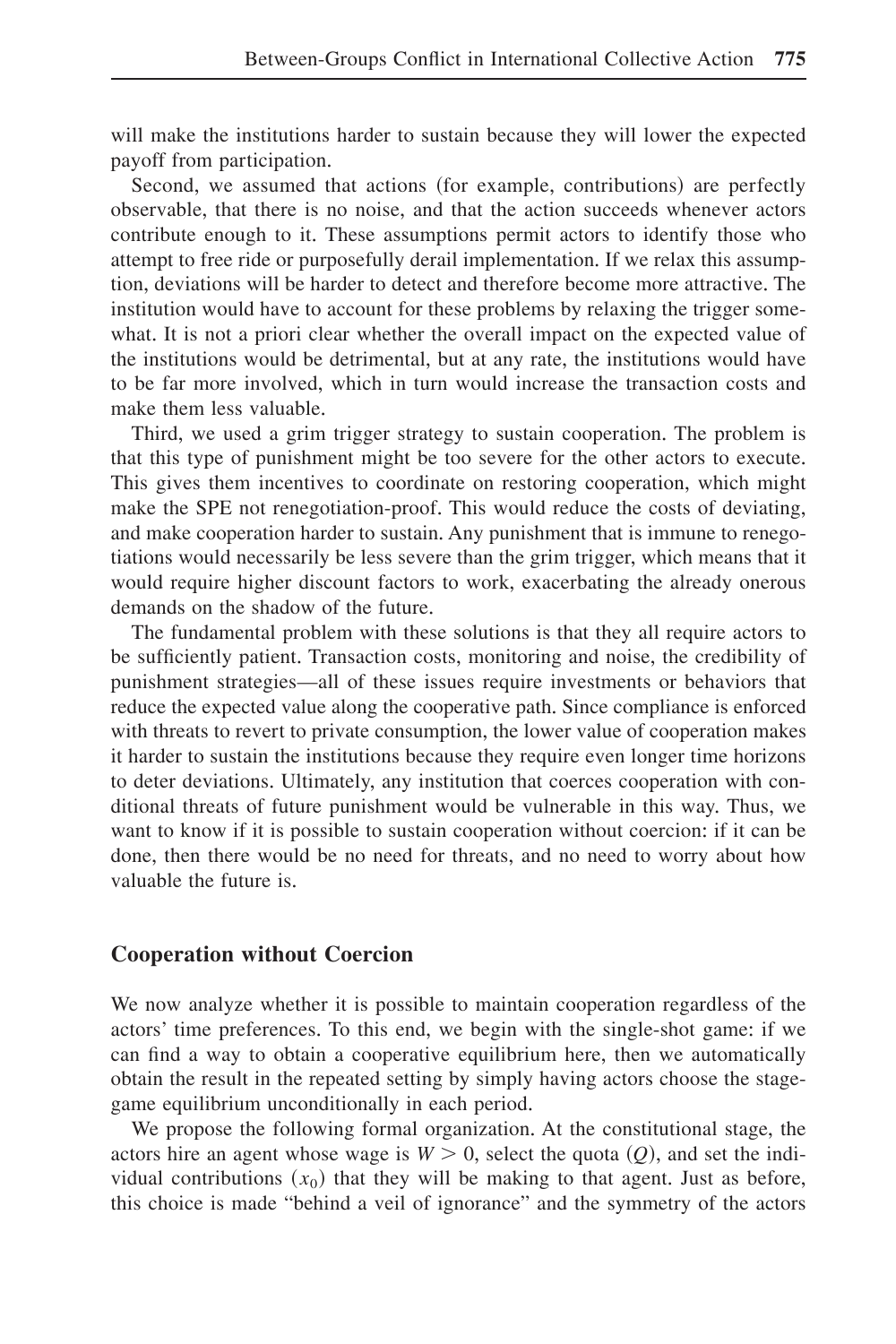with respect to their future expectations and resource endowments implies that the optimal quota is the same for all of them and that their contributions will be symmetric as well. The only information available at this point is about the costs of agency and the action itself.

We conceptualize the wage, *W*, as transaction costs that arise when delegating implementation to an agent. Such costs may stem from the process of finding and hiring an agent (creating the IO), the agent's fees (maintaining the IO), or the potential costs of agency slippage (losses from imperfect monitoring of the IO's execution). The agent's wage is exogenous and is shared equally so that each actor contributes  $w = W/N$  toward it. Since the action must be feasible at the maximum that the actors can contribute toward it, we require that  $(1 - w)N > \theta$ , which we can express as  $w < \overline{w}$ , where  $\overline{w} = 1 - \theta/N$ , or else the combined cost of the formal organization and the action exceed the total resources available to the actors (that is, the organization is not feasible). Assume that the agent has no preferences regarding the action and cannot use any of the entrusted resources other than his wage for private gain. Further assume that the agent has the capacity to implement the action whenever it is authorized to act provided the subsequent behavior of the actors does not block it.

Following the constitutional choice, but before observing the realization of the preference profile, actors simultaneously contribute a portion of their resources,  $x_0 \in (w,1]$ , to the agent. If any actor contributes less, the agent returns the contributions and the game continues as it would without him. After learning their preferences, actors engage in costless and nonbinding voting about the action the agent should take. The agent is committed to investing  $R = (x_0 - w)N$  toward action if the number of votes in support is at least *Q*, and to returning  $x_0 - w$  to each actor otherwise. After the agent's move, the actors simultaneously choose their investments.

Several things about this scenario are worth noting. First, all actors contribute to the agent's war chest. Since *ex ante* they are all the same, we focus on symmetric contributions. Second, this contribution is made "behind a veil of ignorance." Thinking ahead to the repeated setting, this is a natural way to model organizations in which members agree on periodic (for example, annual) fixed contributions that the organization would then use in accordance with the wishes of its members to deal with whatever issues arise within its domain. In this setting, actors make their contributions in each period before they know what issues might come up or where they will stand on those that do. Third, the voting outcome is still not binding for the actors, only for the agent. Since the agent is assumed to have no preferences for the action, she can commit to invest according to the agreed-upon voting outcome. Actors, on the other hand, can still choose how to spend their resources. Fourth, the assumption that the agent returns the contributions (net her fee) if the action fails to garner the minimum required support stacks the model against sincere voting because it might allow the actors to use the information obtained at the voting stage after a failed vote to force the action with the resources they obtain+ Fifth, we have not assumed any special expertise or informational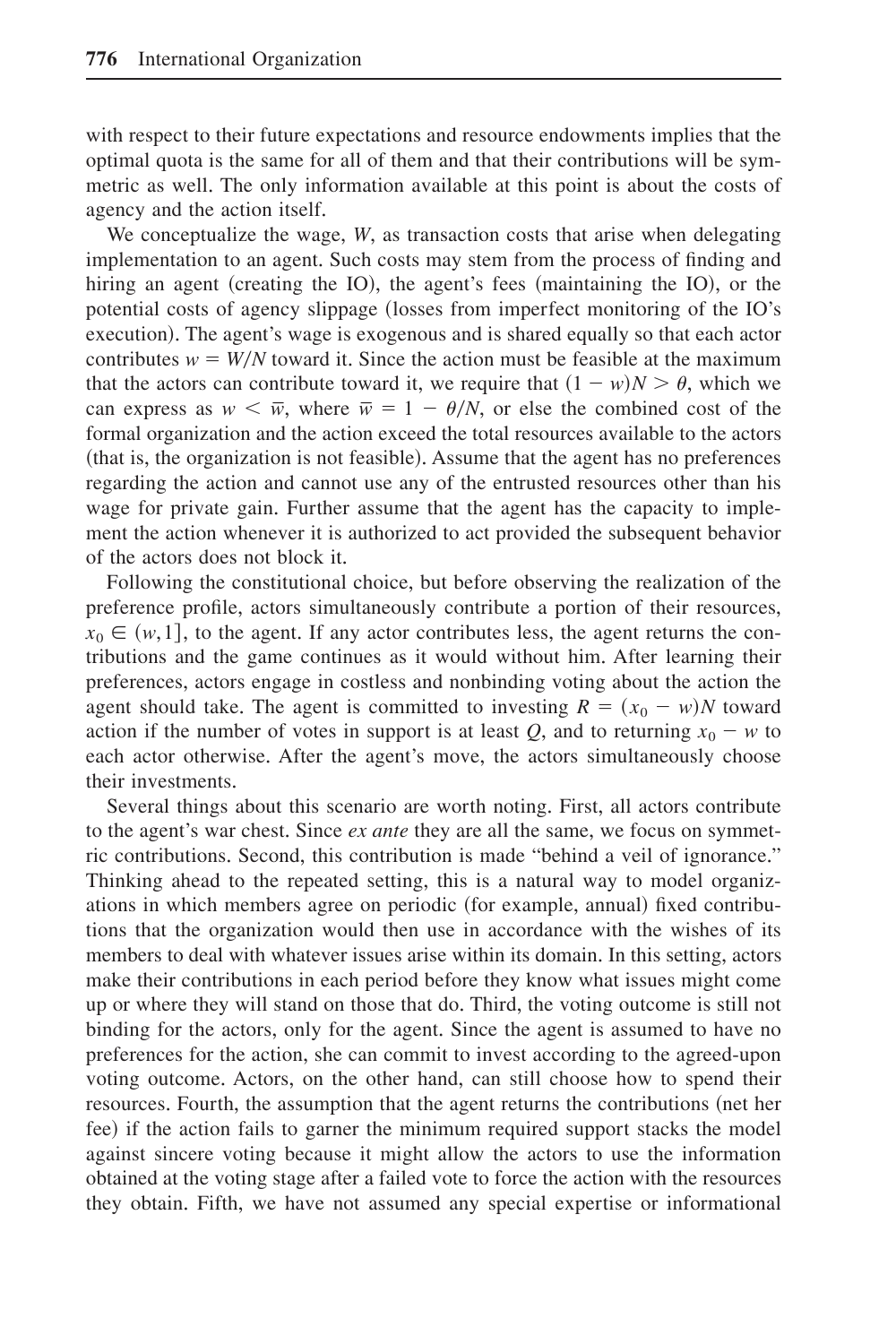advantages for the agent relative to the other actors+ That is, none of the usual rationales for delegation apply here.<sup>23</sup>

#### *The Agent-Implementing Equilibrium*

The first feature of this organization we must decide upon is whether actors should contribute anything over their initial investment when the vote goes in favor of implementing the action. Suppose that after the vote the agent did not have enough resources to implement the action without additional contributions from the actors. Since the voting outcome is not binding on the actors themselves, this effectively only lowers the cost of the action, and thus puts the actors back in the original situation where there is no way to implement the action without additional dissipation. Hence, in any equilibrium in which the agent's move implements the action with certainty, it must be that  $x(q) = 0$  for all  $q \ge Q$ : supporters (and opponents) consume privately their remaining resources when the action takes place.<sup>24</sup>

When there are no additional contributions after the vote, it must be the case that the resources the agent controls are sufficient to overcome any opposition that might arise. Moreover, it must be the case that the supporters cannot impose the action if the vote fails and the agent returns some of the initial investments to the actors. We impose a strong requirement, one that is much stronger than what is necessary for a Nash equilibrium: we require that *neither the supporters nor the opponents would be able to overturn the outcome of the vote even if they could coordinate costlessly to act as groups*. In other words, instead of ensuring that the equilibrium is immune to individual deviations, we also ensure that it is immune to group deviations; that is, we require that the Nash equilibrium be coalitionproof.<sup>25</sup> Whereas this requirement is strong, the findings will be more persuasive if the equilibrium satisfies it.

The first possible group deviation we must guard against is by the opponents who might coalesce to derail the action in spite of the favorable vote. The largest opponent group that needs to be deterred from doing so occurs at the quota *Q*, so it is sufficient to ensure that the agent's resources can overcome their opposition. Since there is no need to give the agent any more resources than absolutely necessary for that, it follows that  $x_0(Q)$  must solve  $R - (1 - x_0)(N - Q) = \theta$ , which pins down the optimal initial "no-blocking" contribution (NBC) to:

$$
x_0(Q) = \frac{(1+w)N - Q + \theta}{2N - Q}.
$$
 (NBC)

23. Abbott and Snidal 1998.

24. However, see discussion in note 28 for an IO that combines the features of agent-implementation and mild coercion.

25. Bernheim, Peleg, and Whinston 1987.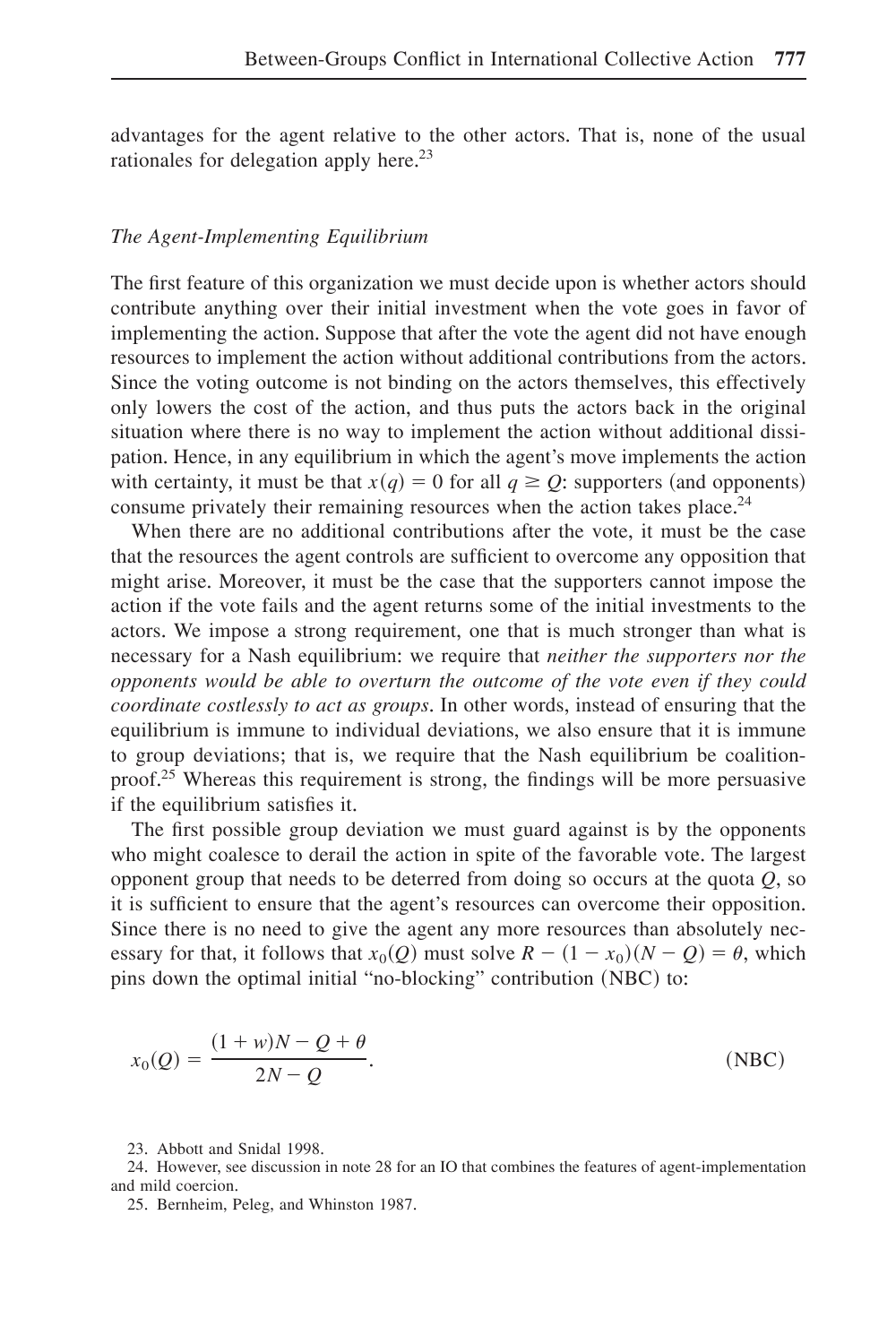Note that  $x_0(Q) \le 1$  for any  $w \le \overline{w}$ , so this contribution is feasible whenever the organization itself is. Since the group of opponents cannot overturn the voting outcome when the condition is satisfied, no single opponent would be able to derail the action either. Since the initial investment is sufficient for the action to take place after the affirmative vote, we shall call this an *agent-implementing* equilibrium.

Although  $x_0(Q)$  is sufficient to ensure that opponents would not attempt to block the action whenever it is supposed to take place, we must also make sure that supporters do not attempt to impose the action whenever it is not supposed to take place. Note that this is not necessary for a Nash equilibrium: if no supporter is expected to contribute toward the action after a failed vote, no individual supporter would have an incentive to contribute himself. Thus, the following condition is only required to make the Nash equilibrium immune to deviations by supporters acting as a group. For this to be the case, there should exist no  $q < Q$  such that the self-identified group of *q* supporters can impose the action using the resources that the agent returns to the collective after the failed vote. Given any quota  $Q$ , the largest such group is  $Q - 1$ : if this group can be deterred from imposing the action after reimbursement, then all smaller groups will be deterred as well. Since the agent always keeps his fee and the opponents spend  $Y = 0$  after a failed vote, the *no-imposition* constraint (NIC) can be expressed as  $(1 - w)(Q - 1) < \theta$ , which we can rewrite as:

$$
Q \le \left[1 + \frac{\theta}{1 - w}\right] - 1 \equiv \bar{Q}_{\mathbf{a}}.\tag{NIC}
$$

Thus, any quota that does not exceed  $\overline{Q}_a$  will be such that the remaining opponents can always successfully block imposition attempts by the supporters who are not numerous enough to get the agent to implement the action. This means that together (NBC) and (NIC) guarantee that both opponents and supporters will abide by the outcome of the vote and will consume privately whatever resources they have after the agent moves. The following proposition shows that this is also sufficient to guarantee that they vote sincerely without coercion, so an equilibrium with delegation exists.

Proposition 4. *For any quota that satisfies (NIC), there exists an agentimplementing subgame-perfect equilibrium. Each actor contributes according to (NBC) and votes sincerely. The agent invests toward the action if the supporting votes meet the quota, and reimburses the actors (net her fee) otherwise. Actors consume privately the resources they have after the agent's move.*

Although this result tells us that there exists an SPE with delegation, it says nothing about the optimal quota actors would use, and indeed nothing whatsoever about whether they would even choose to delegate. Lemma A5 shows that there exists a unique optimal quota,  $Q_a(w, p)$ , for delegating to the agent, and that it is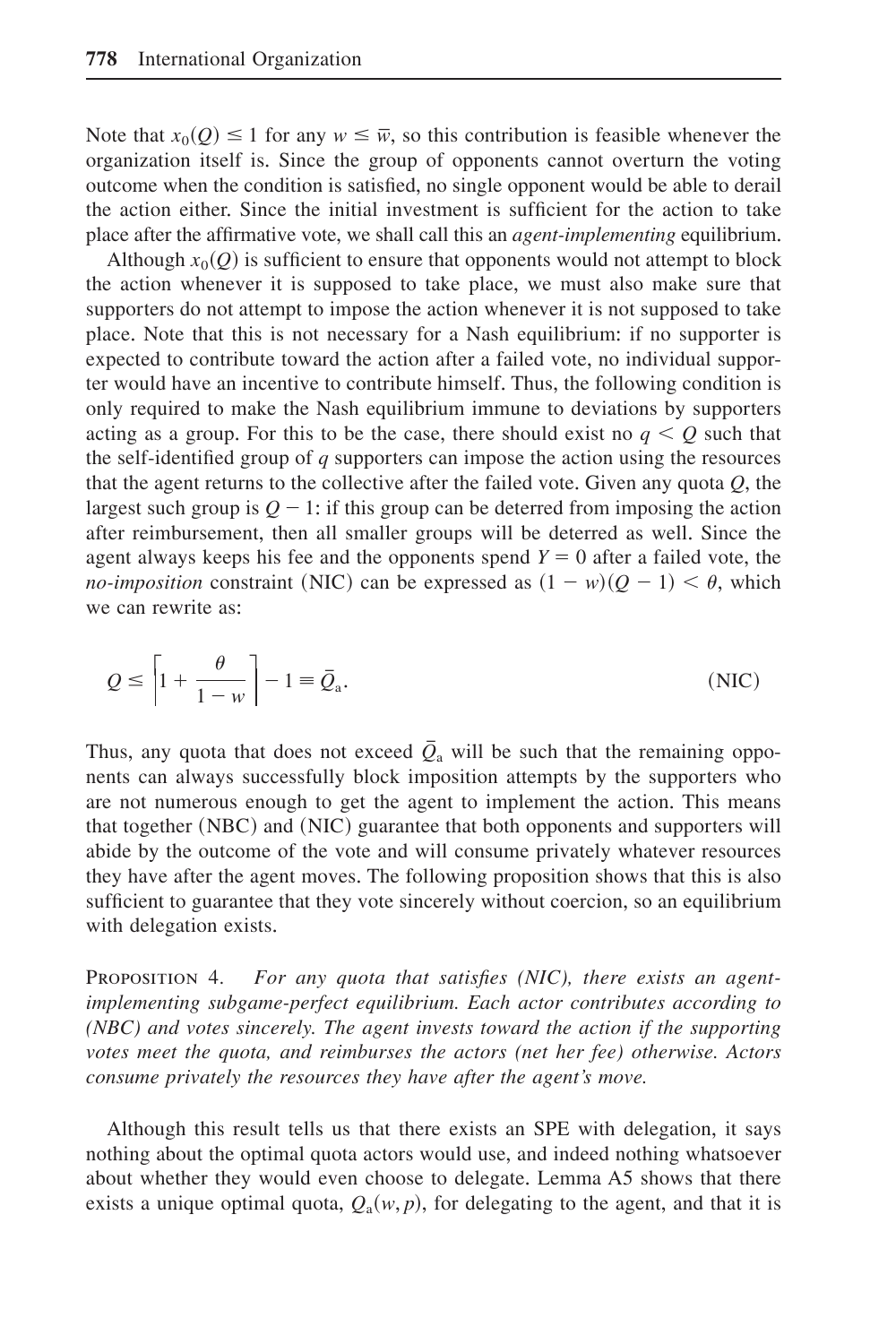nondecreasing in the probability of being a supporter. To see whether actors would choose to delegate, we need to consider the alternative that they do not. We know what happens in that case: the action will not take place because sincere voting cannot be supported  $(Proposition 1)$ . The alternative to no delegation in the singleshot interaction is private consumption with a payoff of 1. This implies that actors would choose to delegate if, and only if, doing so gives them something better.

Figure 3 shows when delegation is preferable to private consumption for two organizational cost scenarios: relatively modest costs (each actor pays 0.5 percent of his resource endowment in agent fees, shown in the top row, where the (NIC) constraint binds) and somewhat exorbitant ones (each actors pays 40 percent of his resource endowment in agent fees, the bottom row, where it does not). All the other parameters are held at the values we used in the previous figures for the coalition of the willing and universal burden sharing. The vertical lines separate the values of *p* for which private consumption is preferable from those for which delegation is.

As we know from Lemma A5, the optimal quota is a nondecreasing discontinuous step-function of  $p$ . Figure 3C shows a pattern reminiscent of the optimal quota for the coalition of the willing in Figure 1, which might be surprising. Recall that in coalitions of the willing the quota is forced upward by the sincerity constraint. Delegation is more like universal burden sharing in that respect: since all actors contribute, there is no incentive to vote insincerely when one is a supporter. So what forces the quota to increase?

The upward pressure on the quota under delegation comes from the unconstrained optimization itself: the quota increases because doing so produces better expected payoffs, not because it must or else an equilibrium condition would fail. Setting aside the *ex ante* probability that the quota is met for a moment, it is clear that actors prefer larger quotas: a large quota means that when it is met, the lingering opposition group will be small, which in turn means fewer resources must be wasted on deterring its potential attempt to undermine the collective decision to implement the action.<sup>26</sup> Since the amount contributed to the agent in itself does not affect the probability that the action takes place in equilibrium, it follows that actors prefer to conserve as much as possible for private consumption. Thus, for any given probability of the action taking place, actors would prefer the largest possible quota in order to minimize excess spending on deterrence.

The ceiling on how high this quota can be, of course, comes from the fact that for any given probability of being a supporter, a larger quota means a lower probability that the action will take place. This decreases the expected benefits, especially when actors expect to be supporters with high probability. The trade-off actors face, then, is that the lower cost of implementation must come at the expense of its lower probability. As  $p$  increases, the probability that any given quota will

26. Formally, 
$$
\frac{dx_0(Q)}{dQ} = \frac{\theta - (1 - w)N}{(2N - Q)^2} < 0
$$
, where the inequality follows from  $w < \overline{w}$ .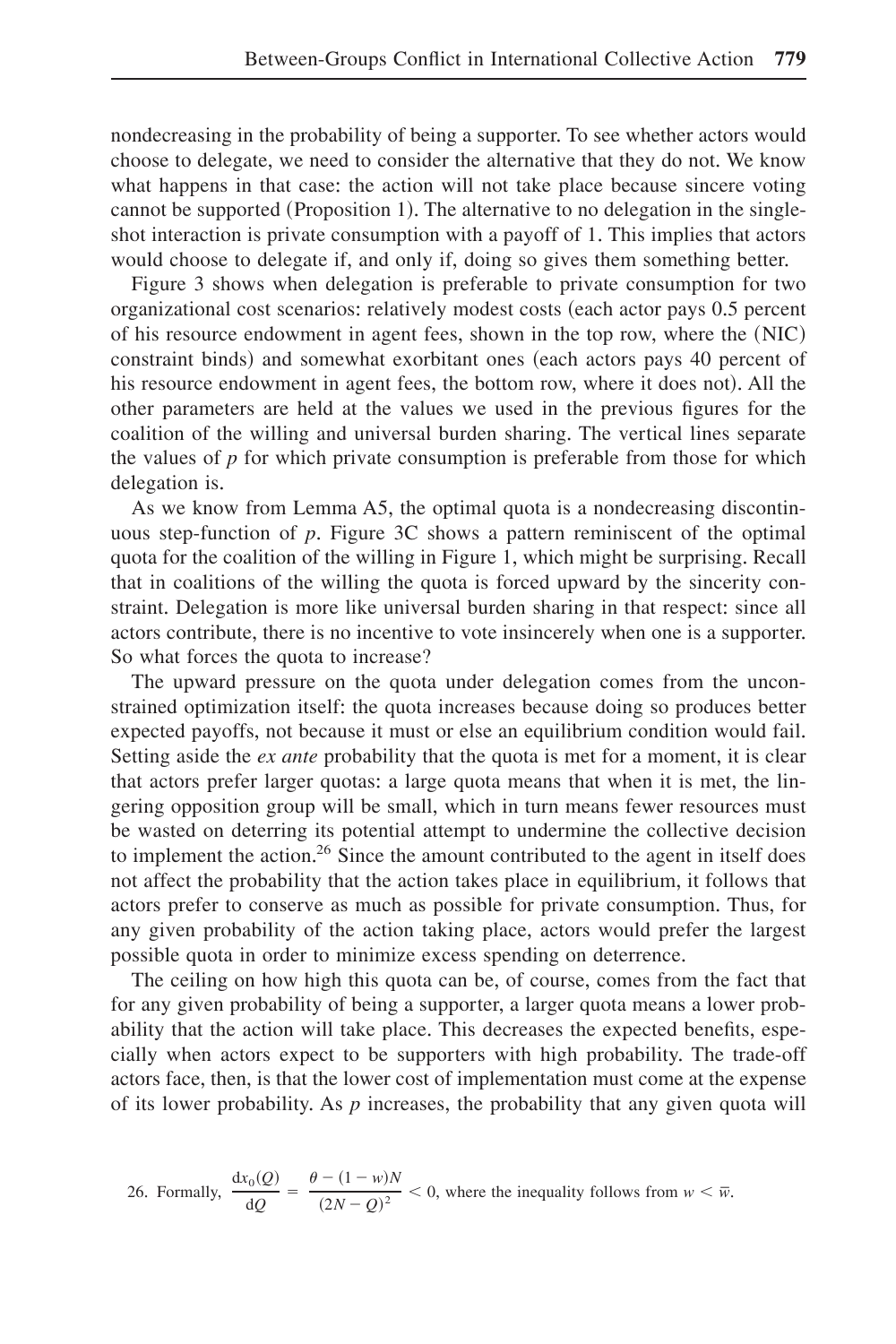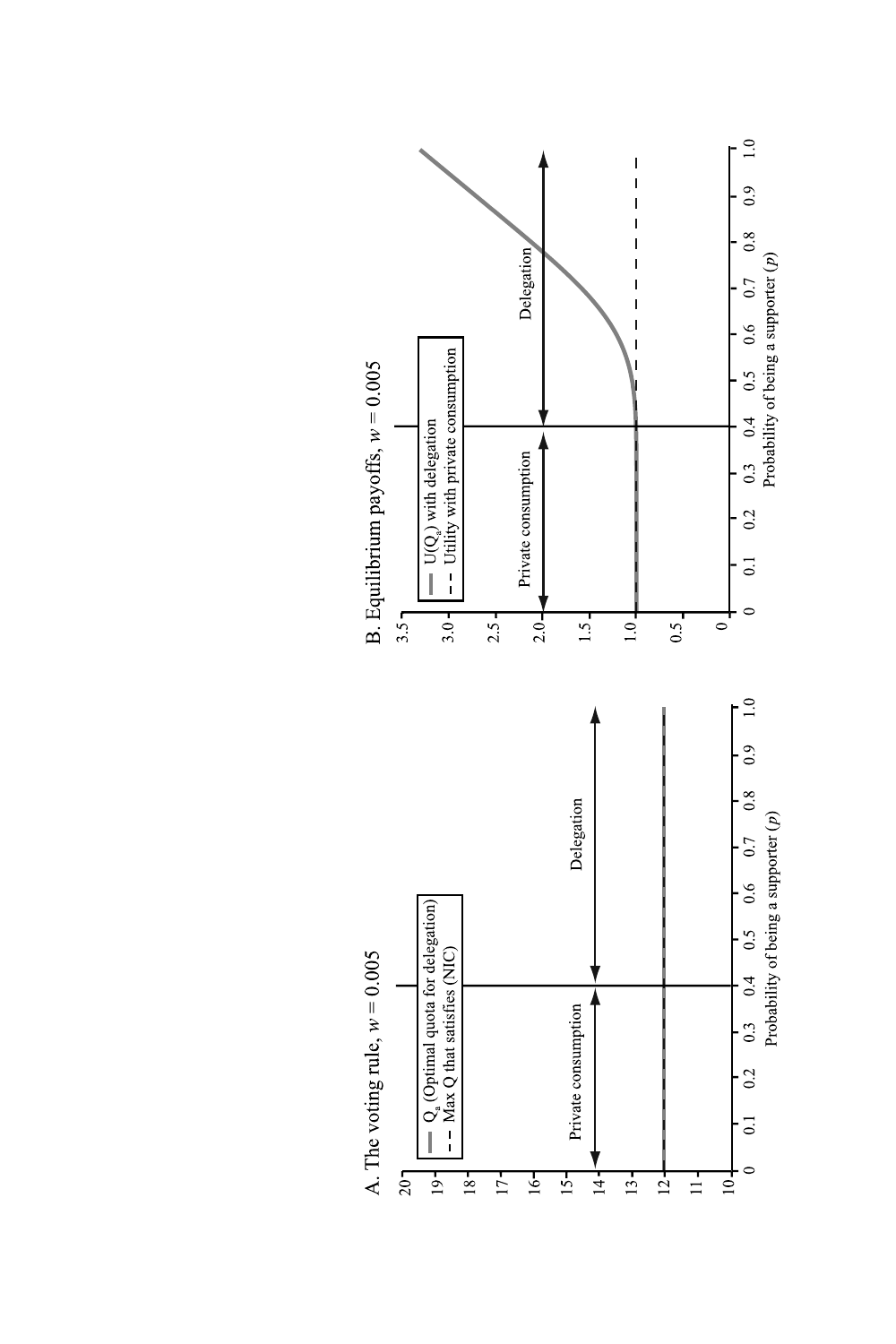

**FIGURE 3.** Delegation and private consumption ( $N = 20$ ,  $a = 3$ ,  $\theta = 11$ ).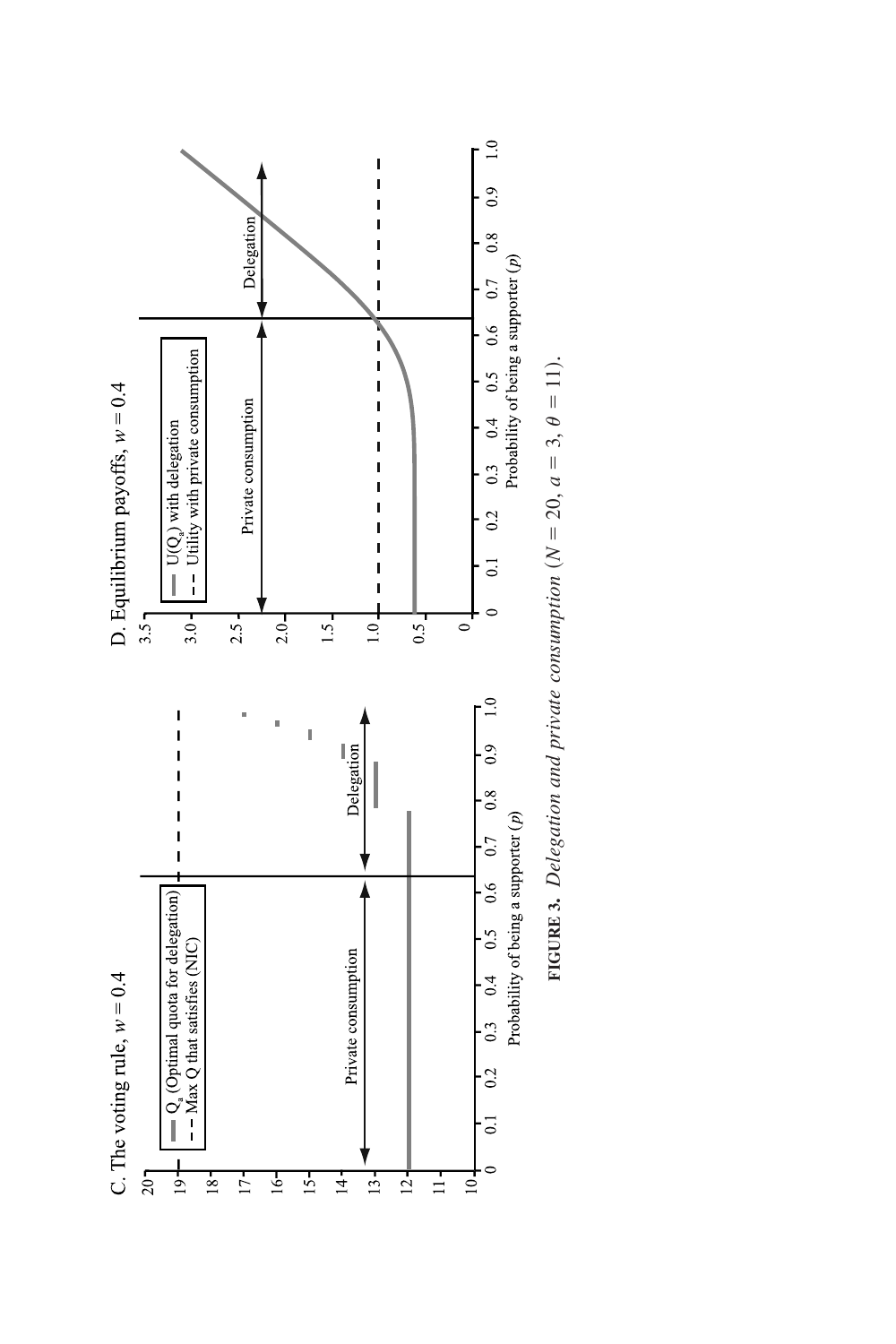be met increases as well, which makes the trade-off less and less salient. At some point, it becomes beneficial to increase the quota and get the lower implementation cost because the probability that it will be met is high enough. Continuing in this way, we can see that the optimal quota will increase in step-wise fashion as *p* increases. Even though the behavior of the quota under delegation is superficially the same as its behavior in a coalition of the willing, the causes are radically different. This is clearly seen in Figures 3B and 3D, which show that the expected equilibrium payoff is strictly increasing in *p* under delegation, whereas it is nonmonotonic in the coalition of the willing, as revealed by Figure 2A.

Another noteworthy result is that there are circumstances under which delegation appears to be preferable even when the agent demands an excessive fee—in this case, up to 40 percent of each actor's budget! The wastage reflected by this fee does reduce the expected payoff from delegation, as one can see by comparing Figure 3D with Figure 3B. This in turn means that delegation will not become attractive until  $p$  is sufficiently high. The plots do, however, raise a question: is it the case that delegation is always preferable if  $p$  is high enough no matter how large the organizational costs (provided, of course, they retain the feasibility of implementation)? As it turns out, the answer is affirmative, as the following result shows.

## Proposition 5. *If the probability of being a supporter is sufficiently high, then actors strictly prefer to delegate for* any *feasible agent fee.*

As Figure 3 shows, delegation becomes optimal (relative to private consumption) at much lower values of  $p$  than the sufficient condition in Proposition 5 might suggest. This is especially pronounced when the agent's wage is not too high. At any rate, we have shown that there exist conditions under which actors would delegate even though it is costly. They prefer to create a formal organization that would enable them to cooperate even in a single-shot interaction even though voting in such an organization is nonbinding and even though they must pay organizational costs and dissipate additional resources (to ensure that whatever opposition to implementation remains, it cannot block the action).

#### *Why Delegate with Repeated Play?*

Consider now the repeated game with the possibility of delegation. In each period  $t$  ( $t = 0,1,2,...$ ), actors contribute the pre-set amounts to the agent, observe privately the realization of their preferences, and engage in costless nonbinding voting. If the supporting vote clears the quota, the agent invests toward implementation of the action and if it does not, he reimburses the actors net his operating fees. The key feature of this institutional setup is that the pre-set per-period contributions are made *before* actors observe their preferences for the action in that period, as they would be in organizations with subscriptions. We now show that delega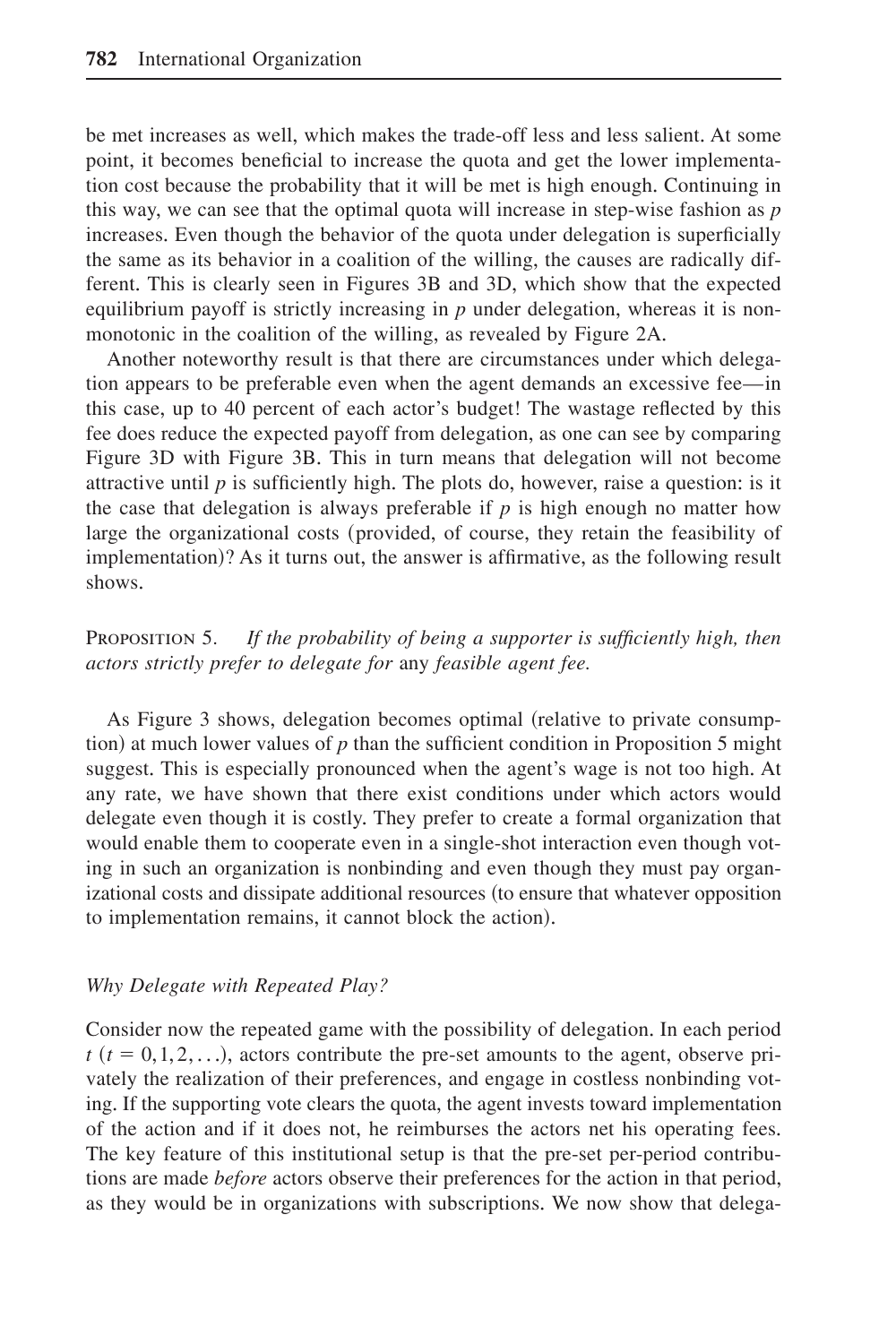tion is easily supported in SPE in the repeated game whenever it can be supported in equilibrium of the single-shot game.

Proposition 6. *If delegation is preferable in the single-shot interaction at*  $Q_a(w, p)$ , then the following strategies constitute a SPE of the repeated game regard*less of the discount factor: actors choose delegation with*  $Q_a(w, p)$ *, and use the stage-game equilibrium strategies from Proposition 4 in every period of the game.*

This is an important result because it suggests one way in which actors can overcome the limits of self-enforcement inherent in organizing as coalitions of the willing or in a universal burden sharing institution. These institutional arrangements are very attractive because they can implement the action at cost and avoid the wastage inherent in the delegated environment where the resources must be sufficient to overcome any lingering opposition. However, these coercive environments are fundamentally constrained by the shadow of the future: it has to be long enough so that the long-term costs of failing to cooperate today outweigh any gains that actors might obtain by doing so+ This requirement could be quite severe, as Figure 2B shows. For  $p \approx 0.4$ , for instance, the minimum discount factor required to enable cooperation is close to 1. It stays above 0.8 for  $p$  up to 0.75. In other words, even when there is a 75 percent chance of each actor being supportive of the action, the coercive institutions require them to discount the future by no more than 20 percent or else cooperation will be impossible+

Maggi and Morelli find that when the discount factor is not high enough to sustain the socially optimal voting rule, the optimal self-enforcing rule is unanimity.<sup>27</sup> This is natural in their model where the action can take place only when all actors agree to it. In our model, unanimity would entail serious inefficiencies and might not even be enforceable if we allow for group deviations: if sincere voting reveals that there is enough support to implement the action but the vote is not unanimous, the supporters can impose it. Coercive threats can deter this but they would require high discount factors as well. Thus, the problem that low discount factors pose for cooperation in our model must be overcome through delegation rather than unanimity.

The great advantage of the noncoercive environment is that cooperation requires no threats of future punishment, which makes the shadow of the future irrelevant. For instance, as Figure 3B shows, cooperation with delegation is preferable to private consumption for any  $p > 0.4$ , which means that it can be implemented in situations where the tough demands of the discount factor would make the other arrangements impossible. Even with the relatively exorbitant agency fees in Figure 3D, delegation might work where nothing else would (for example, at *p* around  $(0.65)$ . The key to this advantage is that the institution creates a "veil of ignorance," which provides a commitment mechanism that allows actors to relinquish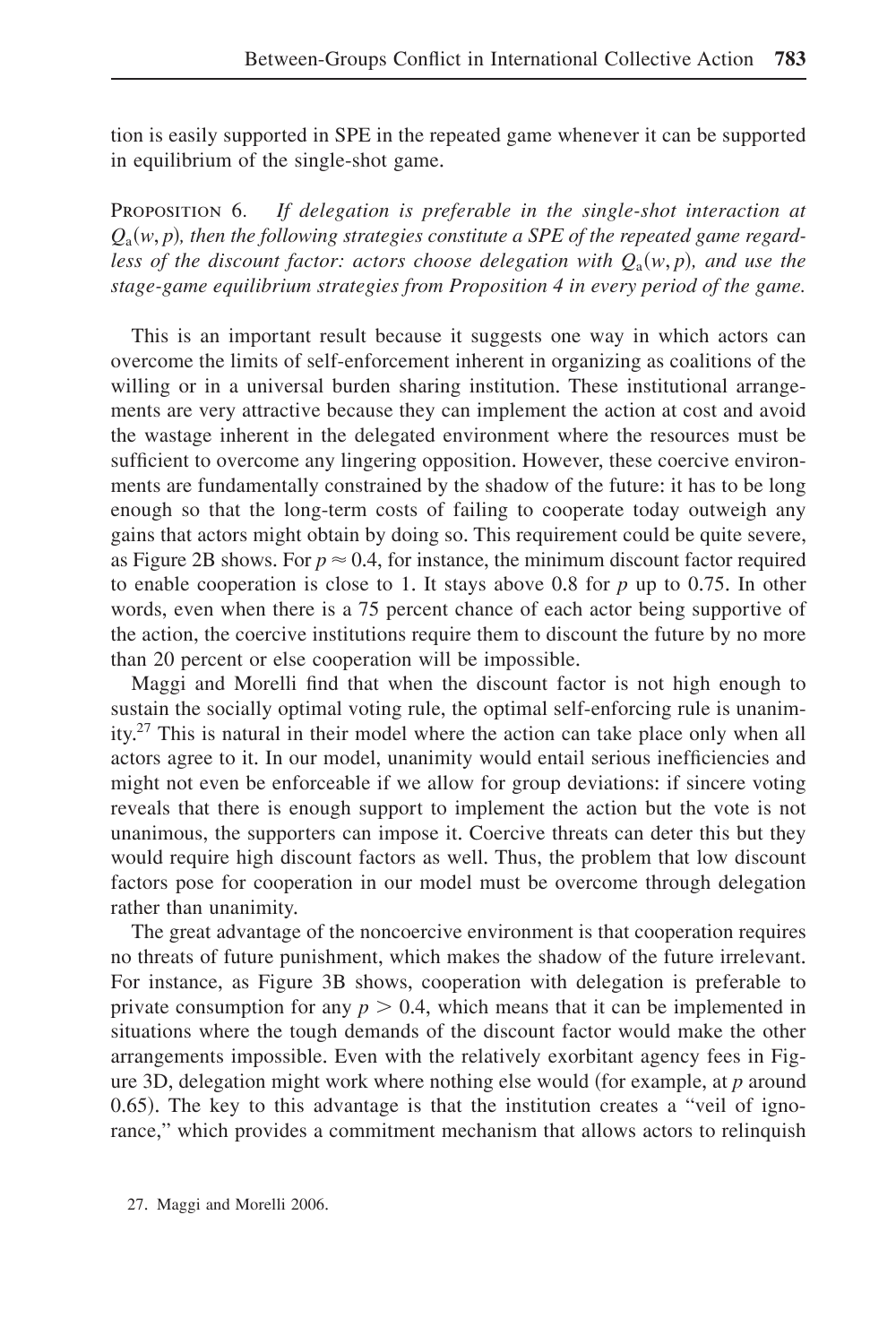conditionally their ability to undermine the action before they know whether they will support or oppose this specific project. The condition is that the agreed-upon quota for support is met—this provides a buffer against imposition of the will of even large groups of supporters and opponents, and makes the institution attractive. The fact that delegation is noncoercive has other positive implications: there is no need to monitor compliance, and the problems of noise, involuntary defection, and renegotiation do not arise. Deviations are simply ignored: the play continues as if nothing has happened and there is no need to destroy cooperation if someone defects (or is believed to have defected). Finally, note that there is no special expertise required of the agent when it comes to the action. Delegation in this case does not occur because the agent can implement the action at lower cost or because he knows something others do not. This, in fact, strengthens our result: any of the traditional reasons to delegate would increase the value of this organizational form relative to the two others, making it even more likely that actors would choose it.

Although no international organization corresponds fully to the simple theoretical model, the findings already illuminate some of the fundamental differences between traditional coercive cooperation and agent-implementation. A full empirical study requires the theory to be extended in several nontrivial ways, as we note in the conclusion. It might still be instructive to consider the case of multilateral aid institutions. First, the staff of multilateral aid agents (for example, the World Bank) does not possess more expertise relative to the staff of governmental aid organizations (for example, USAID). In both cases, the staff comprises mainly economists with similar backgrounds and training. Second, the coercive mechanisms are very weak and only rarely employed.<sup>28</sup> Third, the shadow of the future tends to be relatively short because allocation decisions diffuse the interests of many members and because the political circumstances in members states sometimes shift quite dramatically. Thus, the existence (and proliferation) of multilateral aid institutions is puzzling in the traditional context since they neither provide special expertise to encourage delegation nor can they rely on coercion to enforce contributions. The noncoercive commitment mechanism we provide here can help us understand this phenomenon. Moreover, the case of multilateral aid institutions points to the importance of accounting for between-groups conflicts in addition to within-groups conflicts when analyzing the strategic logic of international organizations since the persistent bargaining over how aid should be allocated indicates that members often disagree with particular policies and are sometimes in support and sometimes in opposition to the action the agent takes.

<sup>28.</sup> We should note that the model also allows for an organizational form that combines features of agent-implementation and coercion: actors contribute some of their resources to the agent, and when the quota is met supply the rest. Enforcing the remaining contributions requires coercion through repeated play but since given the sunk commitments these amounts are smaller than in the traditional coercive IOs, cooperation would be easier to sustain and would not require drastic threats+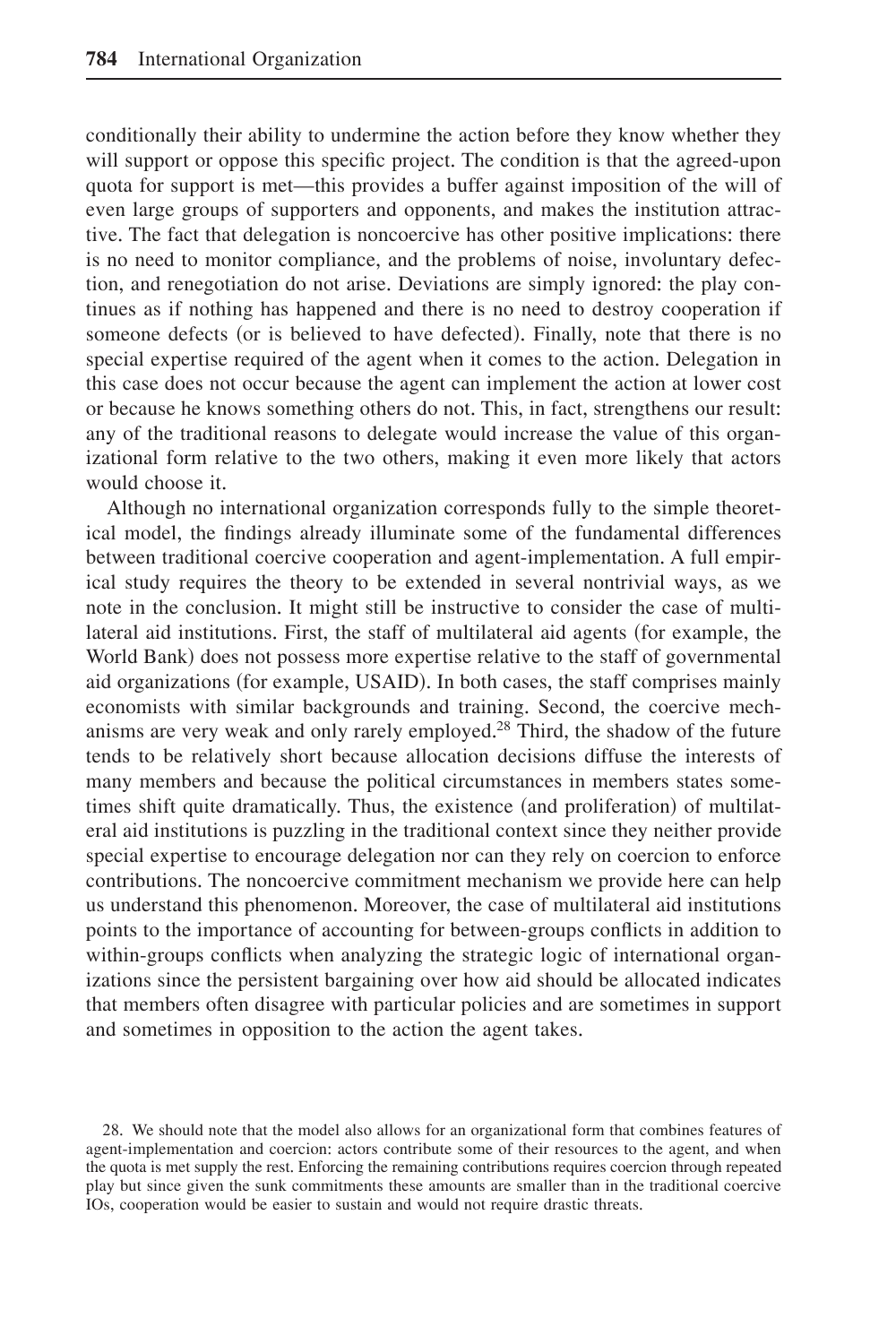# **Conclusion**

This article analyzed international cooperation as between-group conflict between supporters and opponents of a collective action. Our model is premised on two fundamental aspects of collective action. First, and as usual, such action might be difficult to achieve because of incentives to free ride on the efforts of others. Second, and innovatively, whereas international collective action might be beneficial for some, it might be detrimental for others. This can give rise to highly conflictual situations where significant resources can be wasted on imposing one group's preferred outcome on the other. Whereas most existing work focuses on ways of overcoming the contributor dilemma, we focus on the problem of avoiding dissipation in attempts to implement some collective action.

This perspective of collective action is not meant as a contradiction to extant approaches but as a refinement, an extension that can provide new insights for our understanding of international cooperation. First, we offer an analysis of the rationale for diverse organizational forms for cooperation in a unified theoretical framework. The most important advantage of coalitions of the willing and universal burden sharing is their ability to avoid conflict and implement the action without any dissipation at all. The great advantage of agent-implementing organizations is that they do not require a long shadow of the future and do not depend on coercive threats to function.

Second, we uncover a novel rationale for delegation. The traditional explanation of why states delegate relies almost exclusively on the assumption that the agent has better information or superior expertise. Our model does not require any such asymmetry between the agent and the other actors. Instead, delegation eliminates the need for coercive enforcement mechanisms and works even when the shadow of the future is not long enough to render coercive solutions effective.

Third, our model helps explain why voting takes place despite the lack of external enforcement, and how the voting rule interacts with the structure of the organization itself. Empirically, voting is very common in IOs and there are considerable resources devoted to deciding on the voting rule.<sup>29</sup> Both are puzzling if IOs merely implemented informal institutions. We show that the need to ensure that actors truthfully reveal their preferences through voting can be a major driving force behind alternative organizational solutions to collective action problems. Whereas we identify two coercive mechanisms that can promote self-enforced voting (and in this we are consistent with the existing literature's emphasis on endogenous enforcement), we also identify a solution that requires no threats. In contrast to Maggi and Morelli, who were the first to study the endogenous enforcement of voting in IOs, <sup>30</sup> we do not find that unanimity is the optimal voting system within any of the three organizational forms. Moreover, we show that the different forms

29. Zamora 1980.

30. Maggi and Morelli 2006.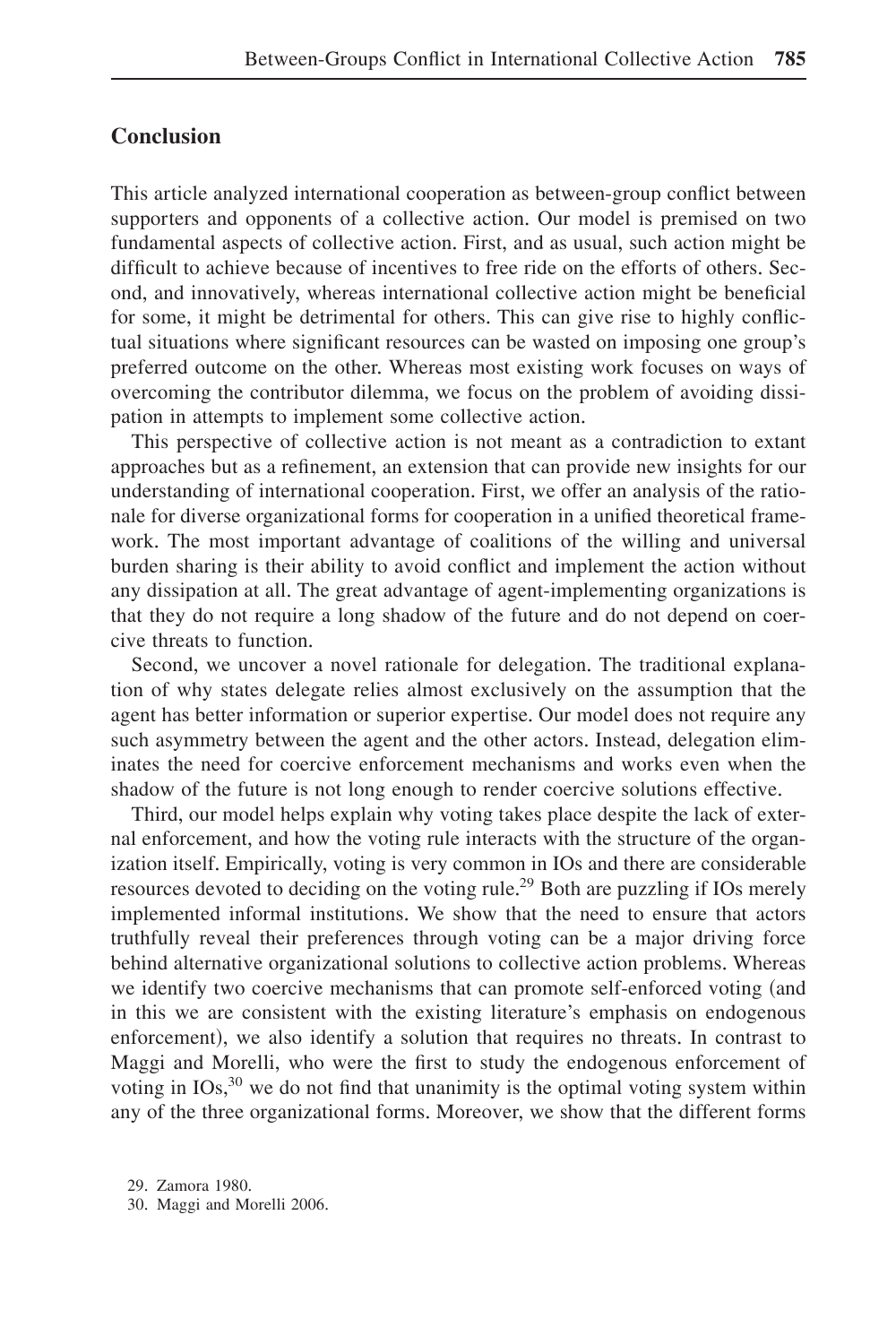have varying pros and cons, and that there exist circumstances that make each of them preferable to the other two. This helps rationalize the empirical existence of all three types.

Fourth, these findings can shed more light on the question of why states tend to comply with international agreements. Whereas most of the literature either treats compliance as epiphenomenal (members comply because they want to and would have done so even without the organization) or attributes it to the enforcement capabilities of the organization (members comply because they are punished if they do not), we show that it is possible to design an institution in which neither is the case. In the agent-implementing organization, members contribute even though they would have not done so without it, but are not punished by others for deviating from prescribed behavior (beyond the failure to take action, that is).

The conceptual shift toward analyzing international cooperation as a phenomenon that involves, at least in part, between-group conflict is merely one step toward a theory of international organizations. We have abstracted away from many important aspects of international interaction that are highly relevant for the outcomes we observe. For instance, it would be important to relax the assumption of symmetry in resource endowments and valuation of the action for the actors. Doing so would introduce more interesting voting rules (for example, some types of weighted voting) in the design of international organizations. Another important extension would allow actors to make side payments in order to "buy" votes. In addition, bringing in security concerns might well introduce the need to admit veto power for some members of the collective. The model is readily adaptable to these types of extensions. In the delegated solution we have also ignored the possibility that the agent might have preferences regarding the action, and in doing so we have not considered the usual agency problems directly although bureaucratic politics and agency slippage are partially reflected in the agent "fee" that members must bear for having access to the agent; the more pronounced these problems, the higher the sunk costs they would have to pay, and the less attractive the delegated solution will be. The model can be extended to consider how agents with preferences about the action itself can be disciplined for failing to comply with the outcome of the collective vote (for example, by replacing it or by cutting its wage) although doing so would necessarily move us back into the dynamic setting, and bring the shadow of the future back into play.

# **Appendix**

Proof of Proposition 1. The first part is easy to verify. For the second, suppose  $\pi = 1$  in equilibrium. This implies  $Y = 0$  or else any opponent with  $y > 0$  could profit by reducing his spending. But then  $X = \theta$  or else any supporter with  $x > 0$  can reduce spending as long as the action can still be implemented. But if  $X = \theta$ , then any opponent can block the action.

PROPOSITION A2. *Fix some*  $Q$  ( $\theta \le Q \le N$ ), let  $x(q) = \theta/q$ , and let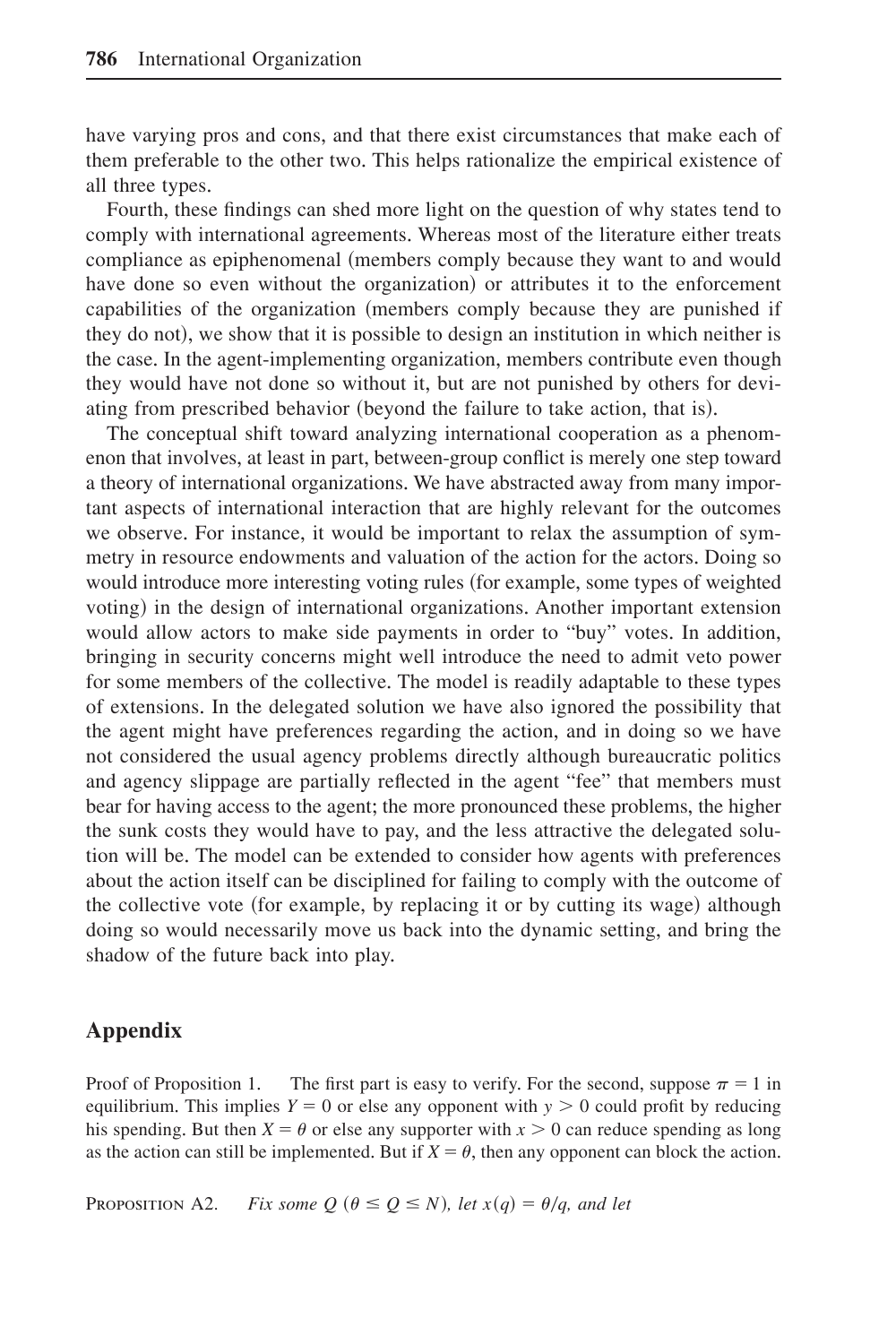$$
\underline{\delta}_{\mathbf{w}}(Q) = \frac{a}{a + \zeta_{\mathbf{w}}(Q)},
$$

 $where \ \zeta_w(Q) = p(a - x(Q))f(Q - 1) + \sum_{k=Q}^{N-1}[(2p - 1)a - px(k + 1)]f(k).$  *The following strategies constitute an SPE for all*  $\delta \geq \underline{\delta}_{w}(Q)$  *if, and only if,*  $\zeta_{w}(Q) > 0$  *and* 

$$
\underbrace{af(Q-1)}_{\text{benefit of sincerity}} \geq \underbrace{\sum_{k=Q-1}^{N-1} x(k+1)f(k)}_{\text{cost of sincerity}}.
$$
\n(SC)

*In each period actors vote sincerely; if there are*  $q \ge Q$  *votes in favor of the action, supporters spend x*~*q*! *each and opponents consume privately; otherwise everyone consumes privately. If the action ever fails when it is supposed to take place (because some actor who voted for it fails to contribute or because it is blocked by opponents) or gets implemented when it is not supposed to be, actors revert to the unconditional SPE with private consumption. The equilibrium period payoff is*  $1 + \zeta_w(Q)$ *.* 

Proof+ Fix *Q* and consider the *ex ante* per-period equilibrium payoff for some player *i*:

$$
u_i(\sigma) = \sum_{k=0}^{Q-2} (1)f(k) + \underbrace{[p(1+a-x(Q)) + (1-p)(1)]f(Q-1)}_{\text{action occurs only if } i \text{ votes in favor}}
$$
  
+ 
$$
\sum_{k=Q}^{N-1} [p(1+a-x(k+1)) + (1-p)(1-a)]f(k),
$$
  
action occurs regardless of *i*'s vote

which simplifies to  $u_i(\sigma) = 1 + \zeta_w(Q)$ .

Consider the implementation stage. Suppose that  $q \ge Q$  so the action should take place. Any supporter who deviates from  $x(q)$  will cause the action to fail, making this unprofitable. Furthermore, there is no need to contribute more than the minimum necessary to implement it. Since this is an at-cost implementation, any opponent who invests against the action some *y* arbitrarily close to 0 can derail it but then the game will revert to the unconditional SPE. Doing so would not be profitable if

$$
1 - y + \frac{\delta(1)}{1 - \delta} \le 1 - a + \frac{\delta u_i(\sigma)}{1 - \delta}
$$

for *y*  $\rightarrow$  0. We can rewrite this as  $(1 - \delta)a \leq \delta \zeta_w(Q)$ . The necessary condition for this inequality to work is  $\zeta_w(Q) > 0$ . This condition is also sufficient to ensure that there exists  $\delta$  high enough to satisfy the inequality. In that case any  $\delta \ge \underline{\delta}_{w}(Q)$  will work.

Suppose now that  $q < Q$  so the action is not supposed to take place. If  $q < \theta$  then the action cannot be imposed because the supporters do not have enough resources to do so. Any attempt to do so would fail and would be unprofitable. If, on the other hand,  $q \ge \theta$ , then the (self-declared) supporters can implement the action if they wish to (because opponents are not spending anything against it) but doing so would result in the reversion to the unconditional SPE. This deviation will not be profitable if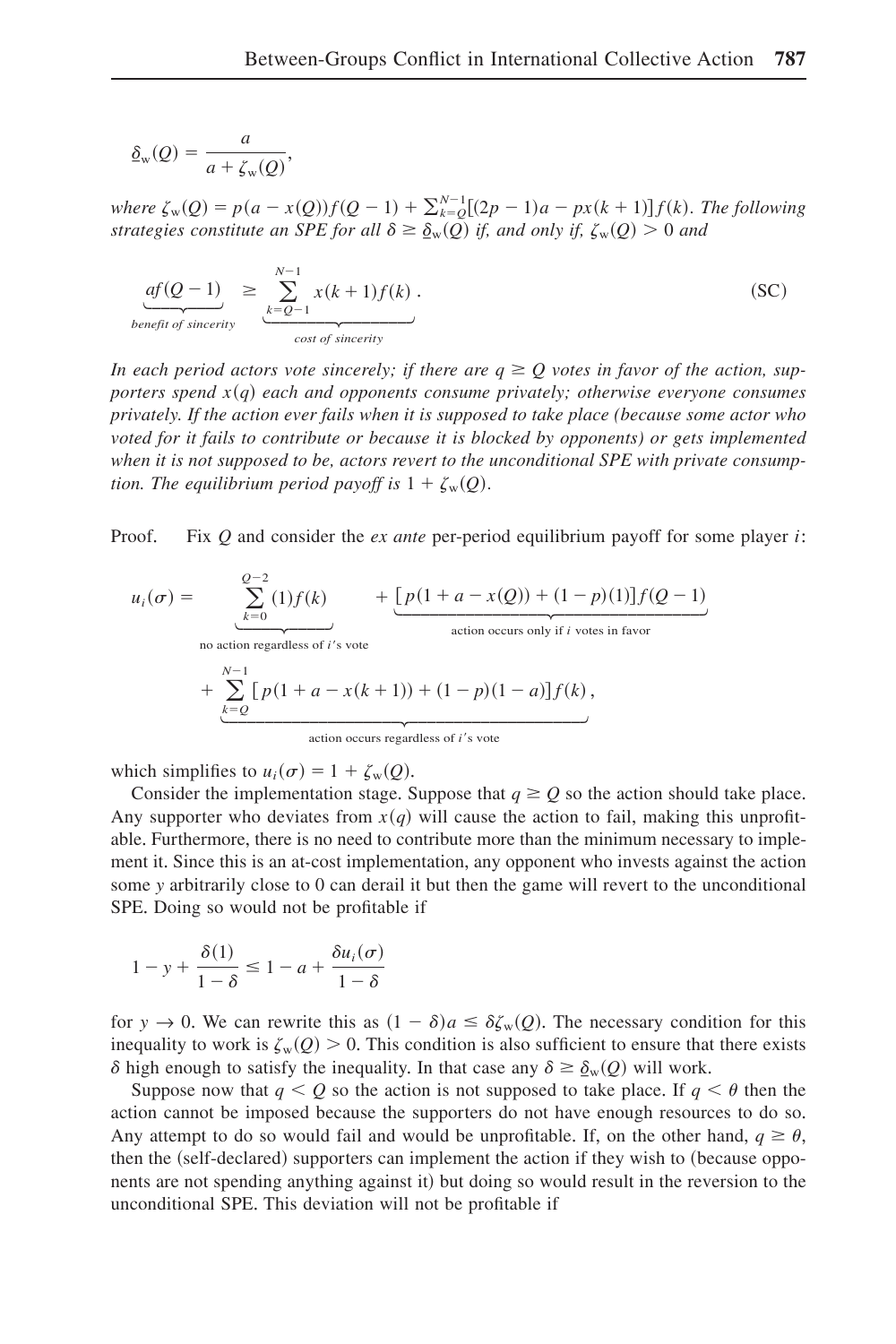$$
1 + a - x(q) + \frac{\delta(1)}{1 - \delta} \le 1 + \frac{\delta u_i(\sigma)}{1 - \delta},
$$

which we can rewrite as  $(1 - \delta)(a - x(q)) \leq \delta \zeta_w(q)$ . Recall now that the condition that prevents the deviation of an opponent is  $(1 - \delta)a \leq \delta \zeta_w(q)$ . Thus, if an opponent will not deviate, then supporters certainly would not do so in the implementation phase.

We now turn to the voting stage. Consider now a player who learns that he opposes the action. If he votes sincerely, then his expected payoff in this period will be

$$
u_o(\sigma) = \sum_{k=0}^{Q-2} (1)f(k) + (1)f(Q-1) + \sum_{k=Q}^{N-1} (1-a)f(k) = 1 - a(1 - F(Q-1)).
$$

If he votes, falsely, in support of the action and then behaves as a supporter (so the action gets implemented), his payoff in this current period will be

$$
\sum_{k=0}^{Q-2} (1)f(k) + (1 - a - x(Q))f(Q-1) + \sum_{k=Q}^{N-1} (1 - a - x(k+1))f(k) < u_o(\sigma).
$$

Since this deviation will not be detected (and would not have been punished if it had), the game will continue as before. Thus, this deviation cannot be profitable. Suppose he votes for the action but then derails it. The optimal way of doing so would be to just consume privately—the other supporters, incorrectly expecting him to contribute  $x(q)$  toward the "at cost" implementation would end up with  $X \leq \theta$ . Thus, his best possible payoff from a deviation for the current period will be 1. However, this deviation is observable and will be punished. This deviation will not be profitable if  $1 + \delta/(1 - \delta) \le 1 - a(1 - F(Q - 1))$  $\partial_t + \delta u_i(\sigma)/(1 - \delta)$ . This reduces to  $(1 - \delta)a(1 - F(Q - 1)) \leq \delta \zeta_w(Q)$ . However, since  $(1 - F(Q - 1))a < a$ , this condition will be satisfied whenever the condition that prevents an opponent (who has voted sincerely) from derailing the implementation.

Finally, consider a player who learns that he supports the action. If he votes sincerely, then his expected payoff will be

$$
u_s(\sigma) = \sum_{k=0}^{Q-2} (1)f(k) + (1+a-x(Q))f(Q-1) + \sum_{k=Q}^{N-1} (1+a-x(k+1))f(k).
$$

If he deviates and votes insincerely and then does not derail the action (he has no incentive to vote insincerely and derail it), his payoff would be

$$
u_s(\sigma') = \sum_{k=0}^{Q-2} (1)f(k) + (1)f(Q-1) + \sum_{k=Q}^{N-1} (1+a)f(k).
$$

Since this deviation will go undetected, the game continues as before. Thus, the necessary and sufficient condition for this deviation to be unprofitable is  $u_s(\sigma) - u_s(\sigma') \ge 0$ , or

$$
(a - x(Q))f(Q - 1) \ge \sum_{k=Q}^{N-1} x(k+1)f(k),
$$

which we can rewrite as  $(SC)$ . This exhausts the possible deviations and completes the proof.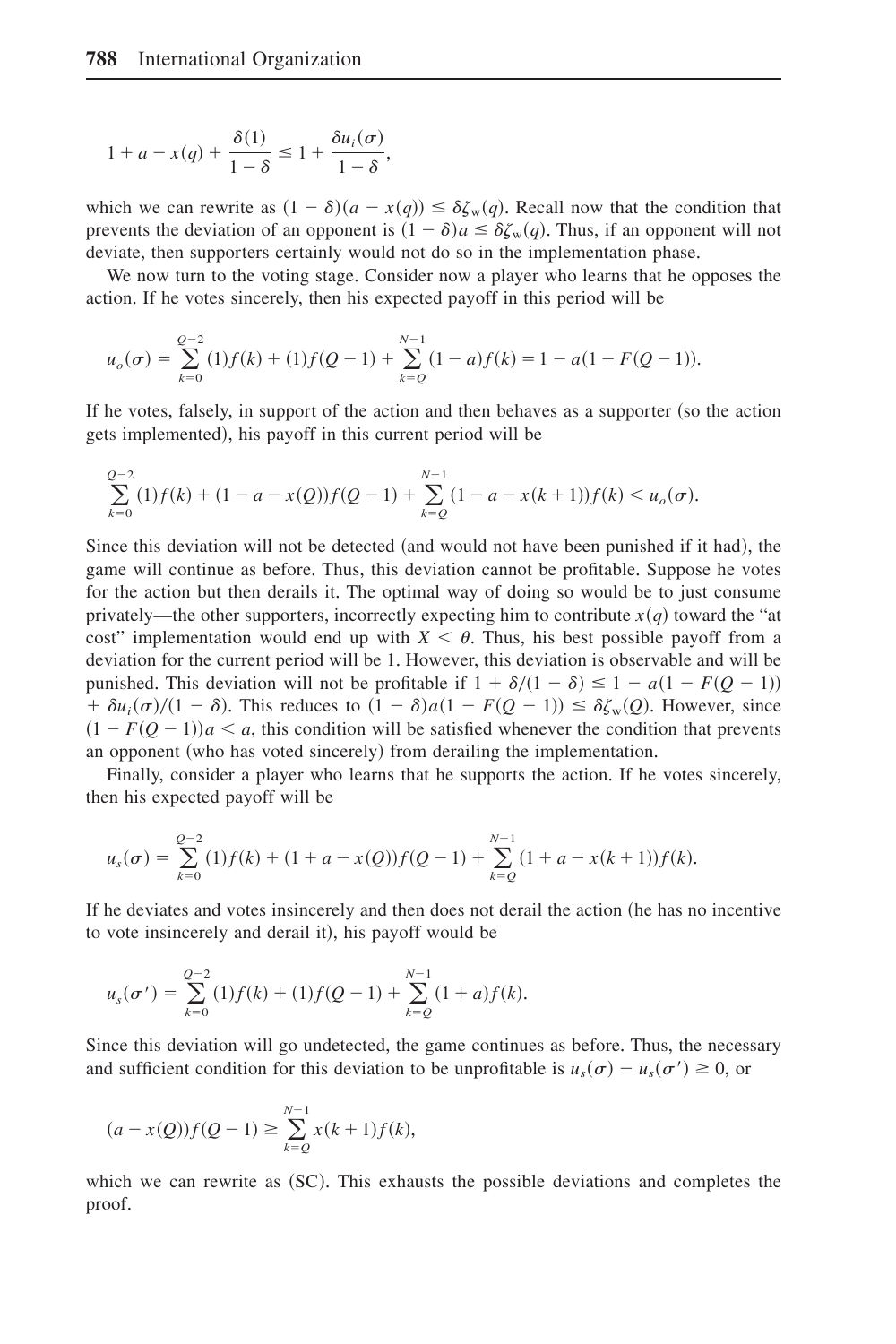Lemma A1. The optimal quota for a coalition of the willing is  $Q_w = \max\{\theta, Q^* + n(p)\},\$ where  $n(p) \ge 0$  is the smallest integer such that  $Q^* + n(p)$  satisfies the sincere voting constraint in  $~(SC)$ . The stepping function  $n(p)$  is nondecreasing.

Proof. Recall that  $U(Q) = 1 + \zeta_w(Q)$  and that in SPE two constraints,  $Q \ge \theta$  and (SC), must be satisfied. We begin by showing that unconstrained maximization selects the complete information social optimum; that is  $Q_{u} = Q^*$ . The payoff function will be increasing at *Q* if, and only if,  $U(Q + 1) - U(Q) = \zeta_u(Q + 1) - \zeta_u(Q) > 0$ , and decreasing if the difference is negative. We now obtain:

$$
\zeta_{\mathbf{u}}(Q+1)-\zeta_{\mathbf{u}}(Q)=(1-p)af(Q)-p\bigg(a-\frac{\theta}{Q}\bigg)f(Q-1)>0\Leftrightarrow Q<\frac{N+\theta/a}{2}\equiv\tilde{Q}.
$$

Thus, the payoff is strictly increasing for all  $Q < \tilde{Q}$ , and strictly decreasing for all  $Q > \tilde{Q}$ , which implies that the unconstrained optimum is at  $Q_u = [\tilde{Q}] = Q^*$ . Clearly, if  $\theta \leq Q^*$ , then the first constraint will not be binding; otherwise,  $Q_{\rm u} = \theta$  as long as the second constraint is not binding. We now turn to investigating the conditions under which it will.

We can rewrite  $(**SC**)$  as

$$
\frac{a}{\theta} \ge \sum_{k=0}^{N-Q} \left[ \frac{(N-Q)!(Q-1)!}{(Q+k)!(N-Q-k)!} \right] \left( \frac{p}{1-p} \right)^k \equiv T(p,Q).
$$
\n(1)

Note that  $a/\theta > 0$ , but since

$$
\frac{\partial T}{\partial p} = \sum_{k=0}^{N-Q} \left[ \frac{(N-Q)!(Q-1)!}{(Q+k)!(N-Q-k)!} \right] \left[ \frac{kp^{k-1}}{(1-p)^{k+1}} \right] > 0,
$$

the inequality must be violated for *p* sufficiently high  $(\lim_{p\to1} T(p, Q) = \infty$  for any  $Q \leq N$ ). On the other hand,  $\lim_{p\to 0} T(p, Q) = 0$ , and the inequality is satisfied for any *Q*.

Take now  $Q_{\rm u} = \max\{Q^*, \theta\}$  so that the first constraint is satisfied. For *p* sufficiently low condition (SC) will be met (with  $n(p) = 0$ ), but as we increase p, it must eventually fail. Since  $T(p, Q)$  is continuous in p, there must exist some  $\hat{p}$  where (1) is satisfied with equality, so that the condition will fail for any  $p > \hat{p}$ . We now show that it is necessary to increase *Q* to restore the condition. First, note that  $T(p, Q)$  is strictly decreasing in *Q*. Since *Q* changes in discrete jumps, we can rewrite  $T(p, Q + 1) - T(p, Q) = D(p, Q)$  as

$$
D(p,Q) = \sum_{k=0}^{N-Q} \left[ \frac{(N-Q-1)!(Q-1)!}{(Q+k+1)!(N-Q-k)!} \right] \left( \frac{p}{1-p} \right)^k [Q-(k+1)N] < 0,
$$

where the inequality follows from the fact that the first two terms in the summation are positive but the third is negative for any  $k \ge 0$ .

We now show that it is possible to satisfy (1) at  $p > \hat{p}$  by choosing some  $Q > Q_u$ . For this, it is sufficient to establish that there exists  $\varepsilon > 0$  such that  $T(\hat{p} + \varepsilon, Q_u + 1) < T(\hat{p}, Q_u)$ . Since  $T(p, Q) = T(p, Q + 1) - D(p, Q)$ , we can write this as

$$
T(\hat{p}+\varepsilon,\mathcal{Q}_{\mathbf{u}}+1)-T(\hat{p},\mathcal{Q}_{\mathbf{u}})=T(\hat{p}+\varepsilon,\mathcal{Q}_{\mathbf{u}}+1)-T(\hat{p},\mathcal{Q}_{\mathbf{u}}+1)+D(\hat{p},\mathcal{Q}_{\mathbf{u}}).
$$

But since  $\lim_{\varepsilon\to 0} [T(\hat{p} + \varepsilon, Q_u + 1) - T(\hat{p}, Q_u + 1)] = 0$  but  $D(\hat{p}, Q_u) < 0$ , the fact that this difference is continuous in  $\varepsilon$  implies that that there exists  $\hat{\varepsilon} > 0$  such that  $T(\hat{p} + \varepsilon, Q_u + 1)$  $T(T(\hat{p}, Q_{u} + 1) + D(\hat{p}, Q_{u}) < 0$  for all  $\varepsilon < \hat{\varepsilon}$ . In other words, (1) must be satisfied at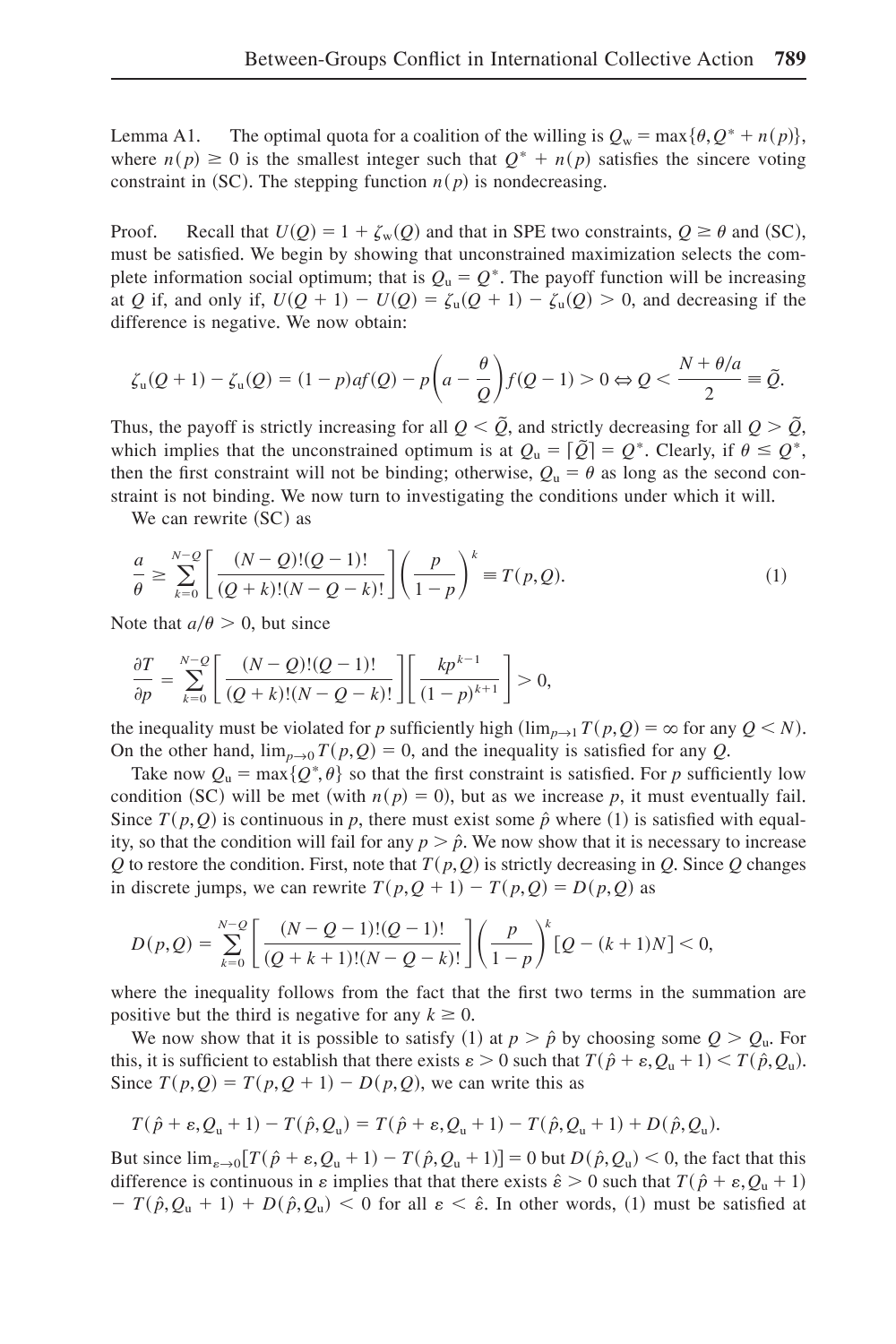$T(\hat{p} + \varepsilon, Q_u + 1)$ . Thus, the optimal quota for these values of *p* will be  $Q_u + 1$ , or  $n(p) = 1$ . Continuing in this way, we find that as *p* increases,  $n(p)$  must increase by one unit in a step-wise manner as well until the quota reaches unanimity, in which case the condition will be satisfied regardless of the value of *p* because then  $T(p, N) = 1/N < a/\theta$ .

Proposition A3. *Fix some quota*  $Q$  ( $1 \le Q \le N$ ), let  $x = \theta/N$ , and let

$$
\underline{\delta}_{\mathbf{u}}(Q) = \frac{a + x}{a + x + \zeta_{\mathbf{u}}(Q)},\tag{2}
$$

 $where \zeta_u(Q) = p(a-x)f(Q-1) + [(2p-1)a-x](1-F(Q-1)).$  The following strategies *constitute an SPE for any*  $\delta \geq \underline{\delta}_u(Q)$  *if, and only if,*  $\zeta_u(Q) > 0$ . In each period actors vote  $s$ incerely; if there are  $q \ge Q$  votes in favor of the action, then each actor spends x and it gets *implemented, otherwise everyone consumes privately. If some actor fails to contribute what they are supposed to or if the action gets implemented when q Q, actors revert to the unconditional SPE with private consumption. The equilibrium period payoff is*  $1 + \zeta_u(Q)$ *.* 

Proof. Fix *Q* and consider the voting phase assuming that players will contribute if the quota is met. With everyone contributing when they have to there is no incentive not to vote sincerely. If a supporter votes against the action, it will fail if he happens to be pivotal, and he will contribute if it gets implemented even without his vote. Clearly such a deviation cannot be profitable. If an opponent votes for the action, he will cause it to be implemented only if he happens to be pivotal, an unprofitable deviation. Thus, it is only necessary to ensure that the contribution is properly enforced.

Consider now the phase in which players have voted and there are  $q \ge Q$  in support so the action should take place under the equilibrium strategies. Since  $x = \theta/N$ , any player who fails to contribute will derail the action. The consequences of not contributing  $x$  are the same regardless of how one has voted, so we can analyze the deviation in this phase of the stage game without reference to the vote of the player. It is easy to see that if an opponent can be induced to contribute, then a supporter will surely do so: the continuation game is the same for both and the current payoff from the equilibrium strategy is lower for the opponent. Thus, it is sufficient to provide an incentive to the opponent. If he does not contribute, the action will fail to take place, and the game will revert to the noncooperative equilibrium. If the player follows the equilibrium strategy  $\sigma$  and contributes  $x$ , the action will take place now and in every future period in which the quota is met. To calculate the latter, we need the *ex ante* expected payoff to an arbitrary player (that is, the expected payoff before he learns his preferences). Since the action takes place for any  $q \geq Q$ , the per-period expected payoff is

$$
u_i(\sigma) = \underbrace{\sum_{k=0}^{Q-2} (1) f(k)}_{\text{no action regardless of } i's \text{ vote}} + \underbrace{[p(1+a-x) + (1-p)(1)] f(Q-1)}_{\text{action occurs only if } i \text{ votes in favor}}
$$

$$
+ \underbrace{\sum_{k=Q}^{N-1} [p(1+a) + (1-p)(1-a) - x] f(k)}_{\text{action occurs regardless of } i's \text{ vote}},
$$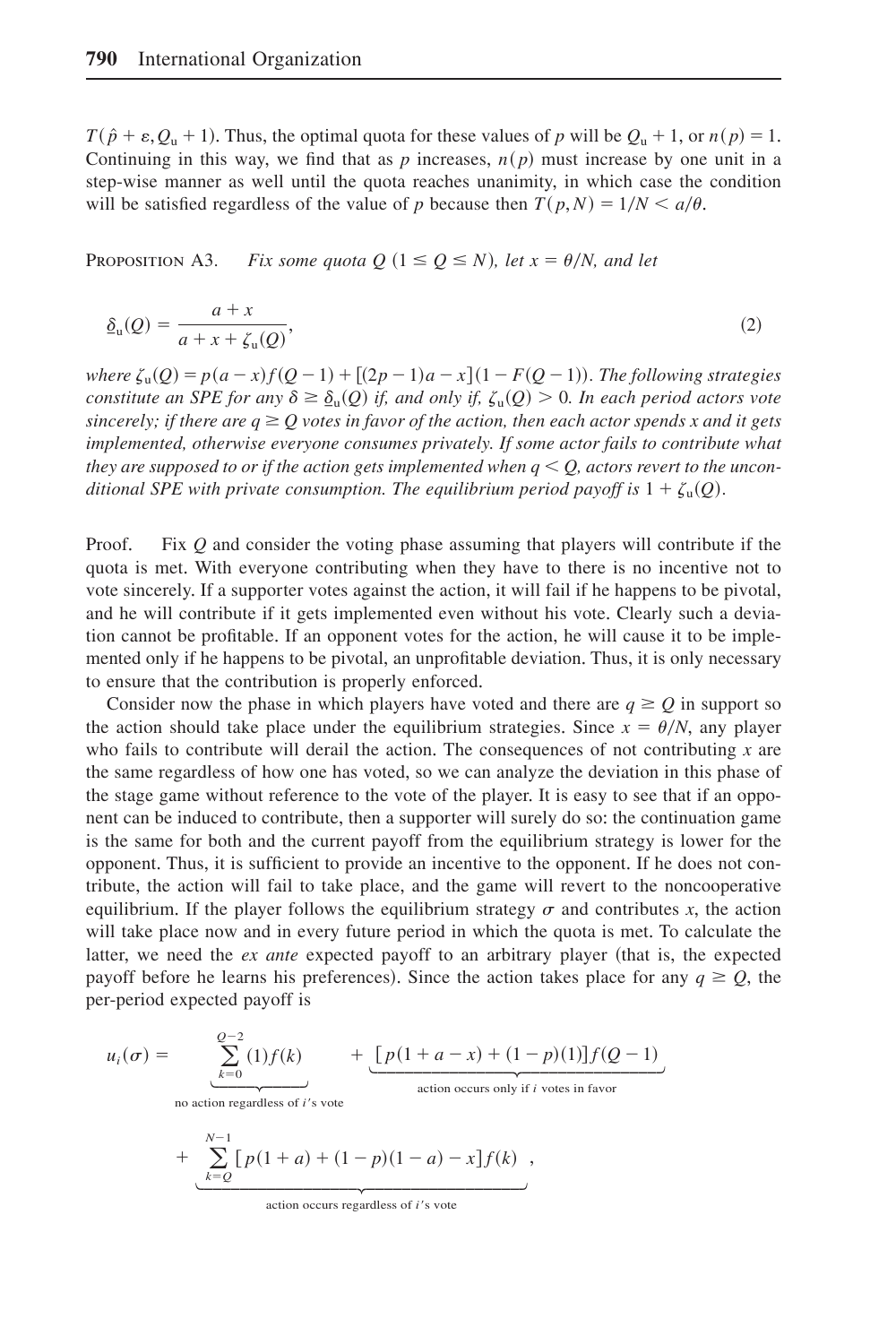which simplifies to

$$
u_i(\sigma) = 1 + p(a-x)f(Q-1) + \sum_{k=Q}^{N-1} [(2p-1)a - x]f(k).
$$

Thus, the condition for an opponent to follow the equilibrium strategy and invest for the action today is

$$
1 - a - x + \frac{\delta u_i(\sigma)}{1 - \delta} \ge 1 + \frac{\delta(1)}{1 - \delta},
$$

which we can rewrite as  $\delta u_i(\sigma) \ge \delta + (1 - \delta)(a + x)$ , or  $\delta \zeta_u(Q) \ge (1 - \delta)(a + x)$ . Since  $a + x + \zeta_u(Q) > 0$ , this yields  $\delta \ge \underline{\delta}_u(Q)$ , with  $\underline{\delta}_u(Q)$  defined in (2). To ensure that  $\underline{\delta}_u(Q)$  $1$ , we require that  $\zeta_n(Q) > 0$ , as stated.

Finally, we need to consider  $q < Q$  when the action will not take place. Clearly, no opponent would contribute anything if the supporters follow the equilibrium strategy, so we need to make sure only that the supporters do so. If  $q < \theta$ , then the action is beyond the combined capabilities of the group. This deviation would result in wasted spending and no action, so it cannot be profitable. The only possibly tempting deviation is for them to implement the action, which they can do when  $q \ge \theta$  (since the opponents are spending  $Y = 0$ ). In this case, the action can take place now (with opponents consuming privately) but the game will revert to the private consumption SPE from the following period. The condition for supporters to follow their equilibrium strategy and not impose the action today is

$$
1 + \frac{\delta u_i(\sigma)}{1 - \delta} \ge 1 + a - x(q) + \frac{\delta(1)}{1 - \delta},
$$

which simplifies to  $\delta \zeta_u(Q) \geq (1 - \delta)(a - x(q))$ . Since this inequality must hold for all realizations of  $q < Q \leq N$  and because the RHS is increasing in *q* (since  $x(q) = \theta/q$  is decreasing), it is necessary that it be satisfied at  $q = N$ . Thus, we end up with  $\delta \zeta_u(Q) \geq (1$  $\delta x = \delta/a - x$ . Recalling that the condition that prevents deviation by opponents is  $\delta \zeta_u(Q)$  $\geq (1 - \delta)(a + x)$ , we conclude that whenever the latter is satisfied, the supporters will have no incentive to impose the action either.

Lemma A2. The optimal quota for the universal institution is  $Q_{u} = Q^*$  regardless of *p*, and is always socially optimal even ex post.

Proof. Since  $U(Q) = 1 + \zeta_u(Q)$ , the payoff function will be increasing at *Q* if, and only if,  $U(Q + 1) - U(Q) = \zeta_u(Q + 1) - \zeta_u(Q) > 0$ , and decreasing if the difference is negative. We now obtain:

$$
\zeta_{\mathsf{u}}(Q+1) - \zeta_{\mathsf{u}}(Q) = \left[ \frac{p^Q(1-p)^{N-Q}(N-1)!}{(Q-1)!(N-Q-1)!} \right] \left[ \frac{a+x}{Q} - \frac{a-x}{N-Q} \right].
$$

Since the first bracketed term is always positive, it follows that

$$
\zeta_{\mathfrak{u}}(Q+1)-\zeta_{\mathfrak{u}}(Q)>0 \Leftrightarrow \frac{a+x}{Q}-\frac{a-x}{N-Q}>0.
$$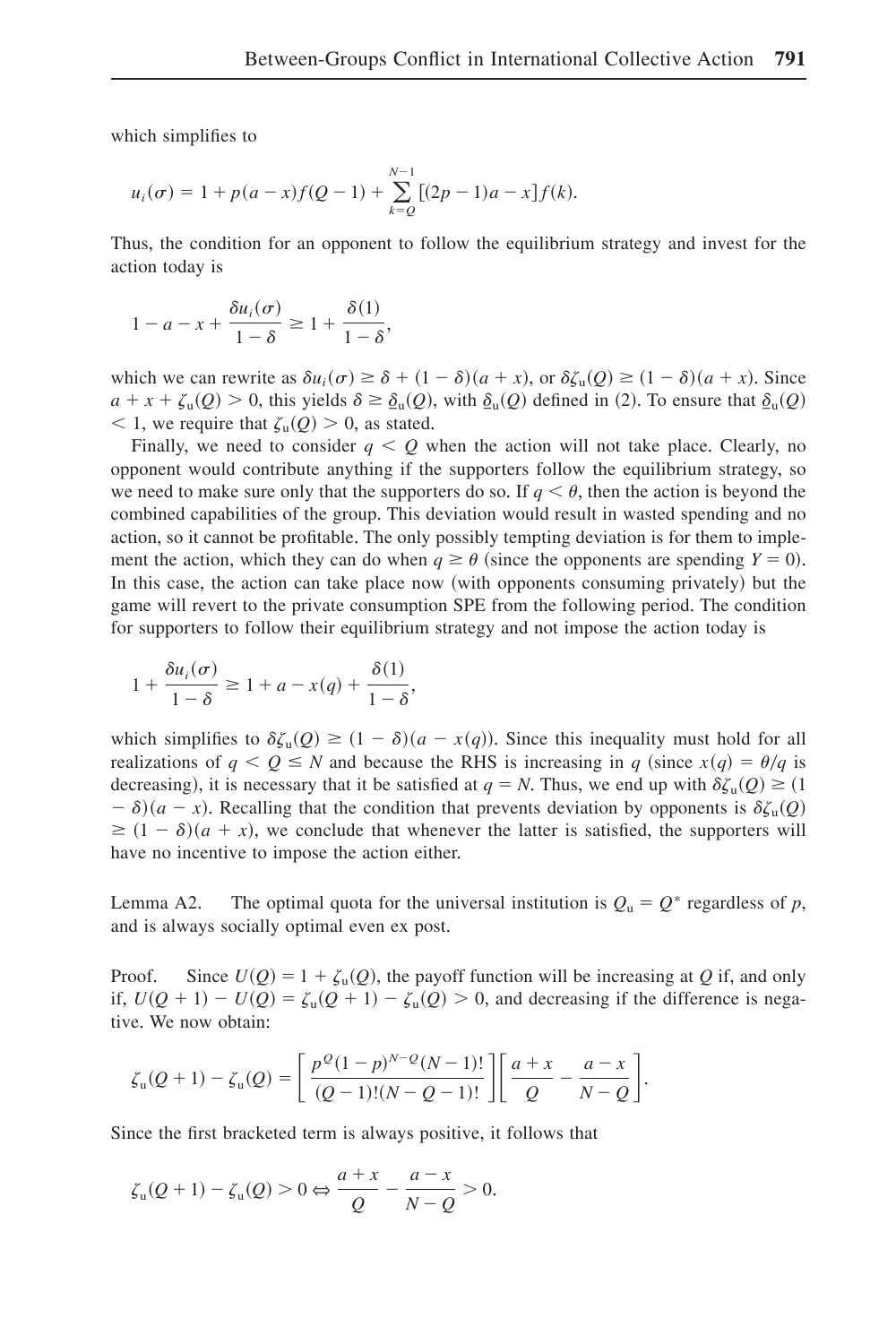Solving the second inequality yields  $(a + x)N > 2aQ$ , which, after substituting  $x = \theta/N$ ends in

$$
Q < \frac{N + \theta/a}{2} = \tilde{Q}.
$$

Thus, if  $Q < \tilde{Q}$ , then  $U(Q + 1) > U(Q)$ , and the payoff function is increasing; but if *Q*  $\geq \tilde{Q}$ , then  $U(Q + 1) < U(Q)$ , so it is decreasing. Since for any  $Q \leq \tilde{Q}$  we would pick *Q* + 1 for a higher payoff, it follows that the best possible payoff is at  $Q_u = [\tilde{Q}] = Q^*$ .

Lemma A3. The expected payoff in both institutions is the same under the same quota, and is strictly better under universal burden-sharing when the optimal quotas differ.

Proof. We first establish that the payoffs are the same when the optimal quotas are the same. We need to show that  $U_w(Q) = U_u(Q) \Leftrightarrow \zeta_w(Q) = \zeta_u(Q)$ . We can rewrite this equation as

$$
\sum_{k=Q}^{N-1} \left( \frac{1}{N} - \frac{p}{k+1} \right) f(k) = p \left( \frac{1}{Q} - \frac{1}{N} \right) f(Q-1).
$$
\n(3)

We need to prove equation  $(3)$  for an arbitrary  $Q$ , which we now do by induction. First, we show that it holds for  $Q = N$ . Since the summation term is 0 (the lower bound exceeds the upper bound), it is sufficient to show that the right-hand side is  $0$  too:

$$
p\bigg(\frac{1}{N}-\frac{1}{N}\bigg)f(N-1)=0.
$$

For the inductive step, assume that  $(3)$  holds for some  $Q > 1$ . We now prove that the claim holds for  $Q - 1$  as well. Rewriting the claim at  $Q - 1$  yields

$$
p\left(\frac{1}{Q-1} - \frac{1}{N}\right) f(Q-2) = \left(\frac{1}{N} - \frac{p}{Q}\right) f(Q-1) + \sum_{k=Q}^{N-1} \left(\frac{1}{N} - \frac{p}{k+1}\right) f(k),
$$

and since the claim is assumed to hold at  $Q$ , we substitute the second term using equation  $(3)$ :

$$
=\bigg(\frac{1-p}{N}\bigg)f(Q-1).
$$

Using the definition of the probability mass function, the equality is easily verifiable, so the claim holds at  $Q - 1$ . By induction, it must hold for all  $Q = 1, 2, ..., N$ .

Turning to the second part of the claim, recall from Lemma A1 that the social optimum *Q*\* can be supported in a coalition of the willing whenever the cost and sincerity constraints do not bind. Since this is the equilibrium quota for universal burden-sharing, the first part of this lemma immediately implies that actors will be indifferent between the two in these circumstances. Since in all other situations the coalition of the willing requires a quota that is worse than the unconstrained social optimum but universal burden sharing does not, it follows that the latter must be strictly better.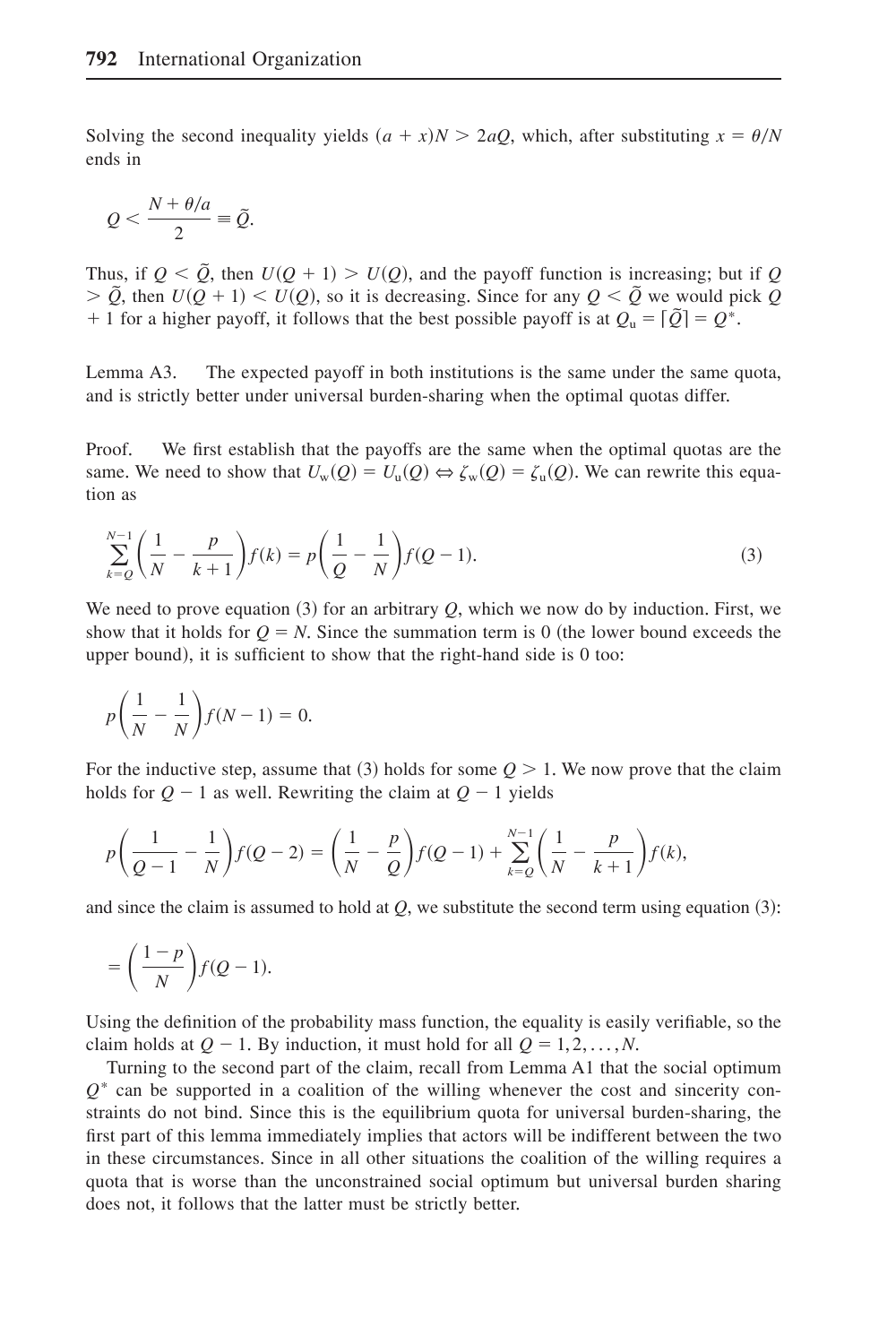Lemma A4.  $= Q^*$ , then  $\underline{\delta}_u(Q^*) > \underline{\delta}_w(Q_w)$ .

Proof. Observe that  $\underline{\delta}_{u}(Q^*) > \underline{\delta}_{w}(Q_w) \Leftrightarrow \zeta_{w}(Q_w) > (a/(a+x))\zeta_{u}(Q^*)$ , where  $x = \theta/N$ . If  $Q_w = Q^*$ , then  $\zeta_w(Q^*) = \zeta_u(Q^*)$  by Lemma A3, which immediately implies that the inequality holds. Thus, in these situations the discount factor required to sustain the universal burden sharing is strictly higher than what is required to sustain a coalition of the willing.

Proof of Proposition 4. Consider first the continuation game after the vote. Whenever the agent invests toward the action, it will succeed because  $x_0(Q)$  ensures that any groups of opponents at  $q \geq Q$  does not have enough resources left to derail it (even though supporters consume privately). If  $q < Q$ , the agent reimburses the players. Since everyone consumes privately, no supporter can benefit by deviating and attempting to implement the action. Thus, neither opponents nor supporters have an incentive to deviate after the vote.

We now examine the voting stage given that the continuation game after the vote will be played according to the equilibrium strategies. Consider a player who learns that he is an opponent. If he votes sincerely, the action will be implemented if there are  $q \ge Q$  supporters among the remaining  $N - 1$  players. If, on the other hand, he votes insincerely in support of the action, the agent would implement it when there are  $q \ge Q - 1$  supporters among the remaining players. Since the player would not be able to block the action whenever implementation is attempted, this deviation simply increases the likelihood of implementation and decreases the likelihood that he will get back some of his payment to the agent, making him strictly worse off.

Consider now a player who learns that he is a supporter. If he votes sincerely, the action will be implemented if there are  $q \geq Q - 1$  supporters among the remaining players, and his payoff would be

$$
U_s = \sum_{k=0}^{Q-2} (1-w)f(k) + \sum_{k=Q-1}^{N-1} (1-x_0(Q) + a)f(k) = 1 - w + (a - \hat{x}(Q)) \sum_{k=Q-1}^{N-1} f(k).
$$
\n(4)

If he deviates and votes against the action, then the agent will attempt implementation when there are  $q \ge Q$  supporters among the remaining players. Since he will not even try to implement the action with fewer votes, there is no point in the supporter spending anything toward it. Since the action will succeed in all other cases, his payoff will simply be

$$
\hat{U}_s = \sum_{k=0}^{Q-1} (1-w)f(k) + \sum_{k=Q}^{N-1} (1-x_0(Q)+a)f(k) = 1-w + (a-\hat{x}(Q)) \sum_{k=Q}^{N-1} f(k) < U_s,
$$

making this deviation unprofitable. Thus, any supporter has strict incentives to vote sincerely as well.

Lemma A5. There exists a unique  $Q_a(w, p)$ , which maximizes the delegation payoff. Moreover, this optimal quota is nondecreasing in  $p$ .

Proof. Delegating with *Q* means that every player contributes  $x_0(Q)$ , votes sincerely after observing his preference, and consumes privately+ The agent commits the resources toward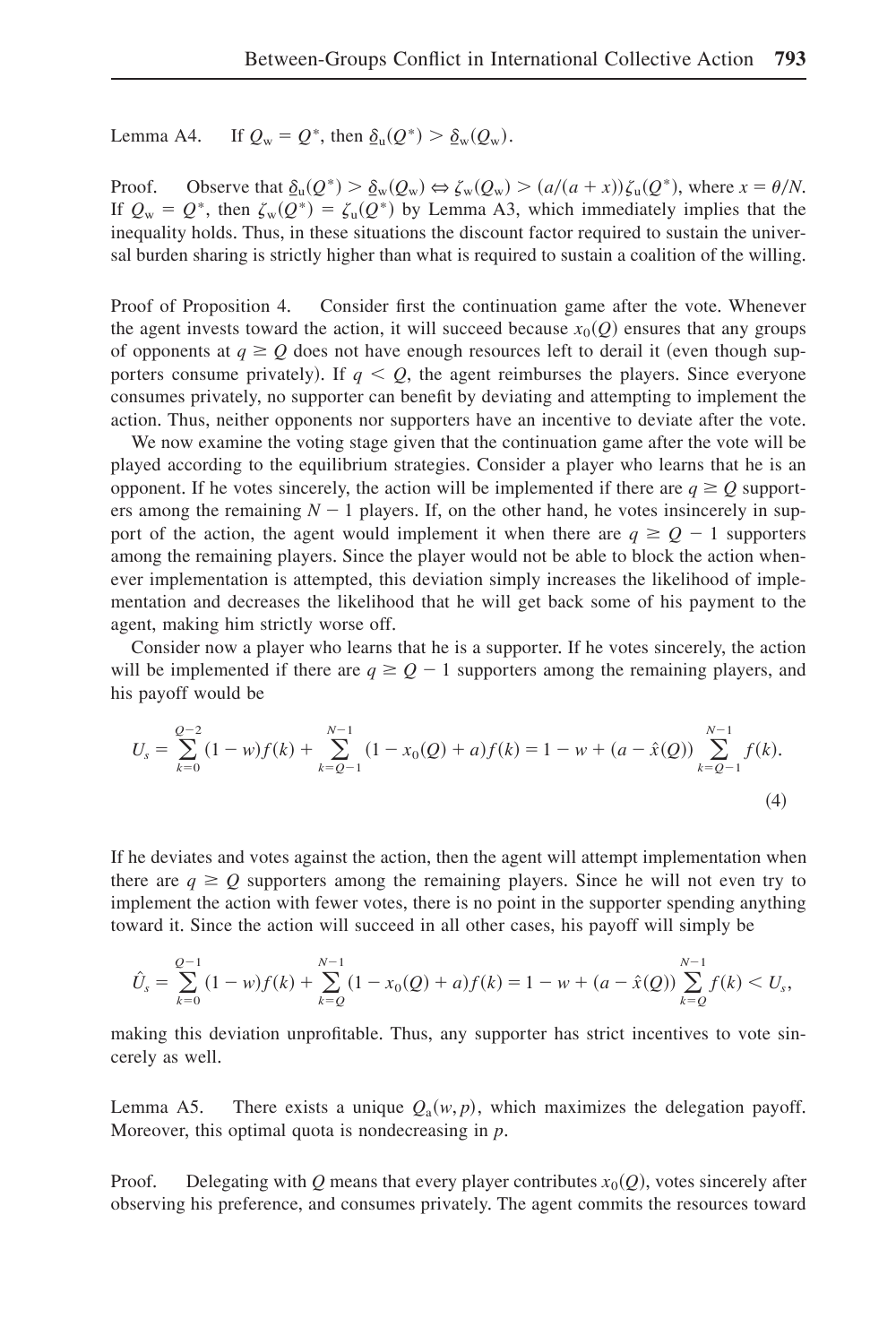the action if there are  $q \ge Q$  supporting votes and reimburses the players (net her fee) otherwise. The expected payoff to an opponent from a sincere vote is

$$
U_o = \sum_{k=0}^{Q-1} (1 - w)f(k) + \sum_{k=Q}^{N-1} (1 - x_0 - a)f(k) = 1 - w - (a + \hat{x}(Q)) \sum_{k=Q}^{N-1} f(k),
$$
 (5)

where we used  $(NBC)$  to obtain

$$
x_0(Q) - w = \frac{(1 - w)(N - Q) + \theta}{2N - Q} \equiv \hat{x}(Q).
$$

That is,  $\hat{x}(Q) = x_0(Q) - w$  is the portion of the contribution that can be used for implementation. For any agreed-upon  $Q$ , the *ex ante* expected payoff to player  $i$  is

$$
U_{\rm a} = 1 - w + p(a - \hat{x}(Q))f(Q - 1) + [(2p - 1)a - \hat{x}(Q)] \sum_{k=Q}^{N-1} f(k),
$$

where we used equation  $(4)$  for the payoff in case he turns out to be a supporter (with probability  $p$ ), equation  $(5)$  for the payoff in case he turns out to be an opponent (with probability  $1 - p$ ). Some rather tedious algebra shows that  $U_a(Q + 1) - U_a(Q) \geq 0$  if, and only if,

$$
\frac{aN + (N - Q)\hat{x}(Q + 1)}{Q} + \hat{x}(Q)
$$
  
+ 
$$
\left[\frac{\gamma(Q)}{Q(1 - p)}\right] \sum_{i=0}^{N-1 - Q} \left[\frac{Q!(N - Q)!}{(Q + i)!(N - 1 - Q - i)!}\right] \left(\frac{p}{1 - p}\right)^i \geq 2a,
$$
 (6)

where

$$
\gamma(Q) = \frac{(1 - w)N - \theta}{(2N - Q)(2N - Q - 1)} > 0.
$$

Observe now that all three terms on the left-hand side of equation  $(6)$  are positive. Furthermore, at  $Q = 1$  the left-hand side is strictly larger because it reduces to  $aN$  plus three nonnegative terms and  $N \ge 2$ . Thus, at  $Q = 1$ , the difference is strictly positive, so the payoff function is increasing. More tedious algebra shows that all three terms on the left-hand side are decreasing in *Q*+ Thus, the payoff function is concave, which implies that it has a unique maximizer, which we denote  $Q_a^*(w, p)$ . It is immediate that the optimal quota must be  $Q_a(w, p) = \min(Q_a^*(w, p), \overline{Q}_a)$ . Finding this quota numerically is straightforward: it is the smallest integer such that the left-hand side of equation  $(6)$  is less than the right-hand side.

We finally show that  $Q_a(w, p)$  is nondecreasing in *p*. Since only the interior solution depends on *p*, we only need to prove the claim for  $Q_a^*(w, p)$ . From the FOC given by equation  $(6)$ , it is sufficient to show that the summation term (the only one involving  $p$ ) is increasing in  $p$ . Taking the derivative of that term with respect to  $p$  produces

$$
\left[\frac{\gamma(Q)}{Q}\right] \sum_{i=0}^{N-1-Q} \left[\frac{Q!(N-Q)!}{(Q+i)!(N-1-Q-i)!}\right] \left[\frac{p^i}{(1-p)^{2+i}}\right] \left(1+\frac{i}{p}\right) > 0,
$$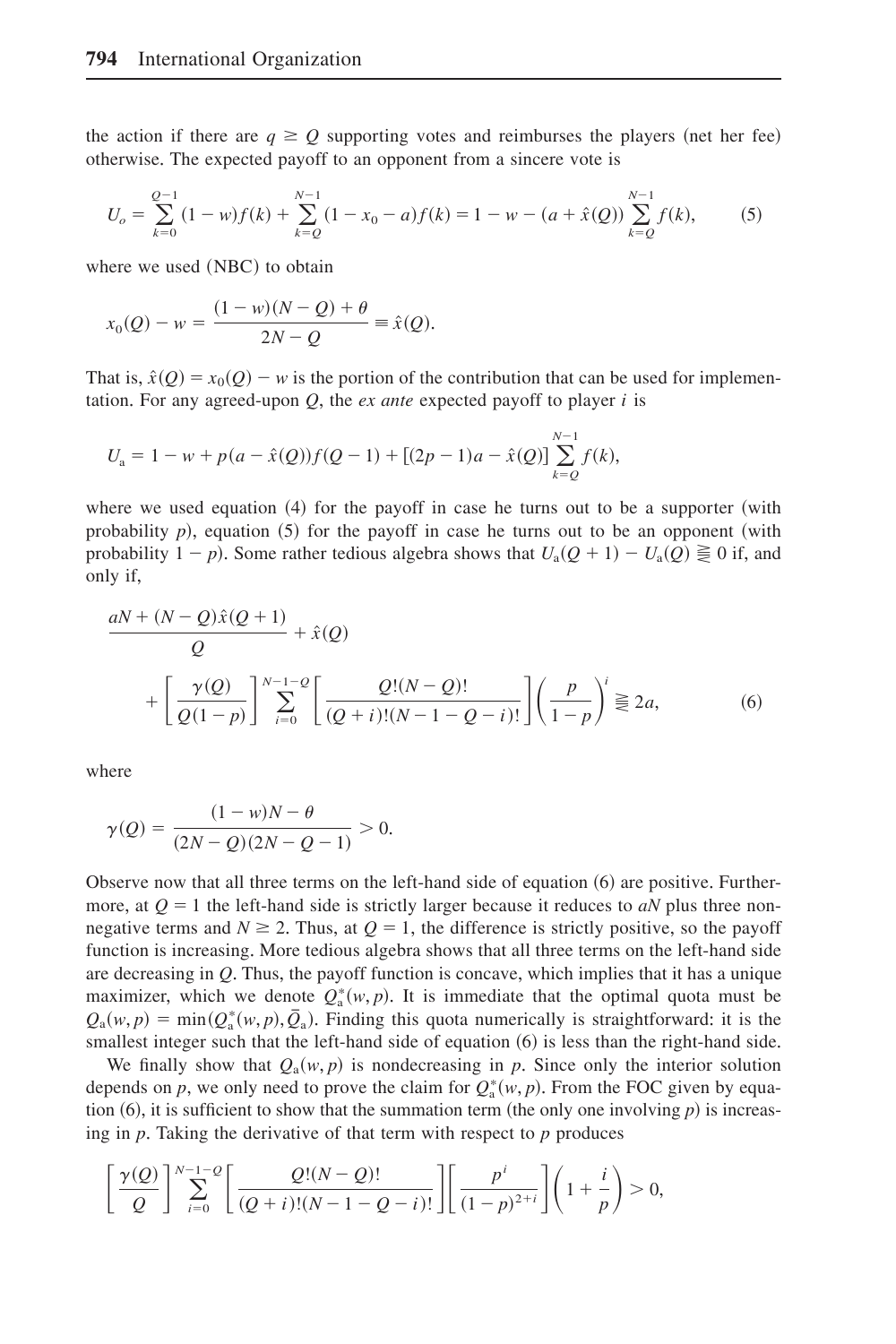so the claim holds. To see why this is so, fix some *p* and consider the optimum  $Q_a^*(w, p)$ , which is the smallest integer for which the left-hand side of equation  $(6)$  is less than the right-hand side (that is, increasing the quota would make the payoff worse). If increasing *p* causes the left-hand side to increase, it will eventually exceed the right-hand side for some  $\hat{p} > p$ . But then  $Q_a^*(w, \hat{p})$  will no longer be the smallest integer that makes the lefthand side less than the right-hand side (that is, it will no longer be optimal). Since the left-hand side is decreasing in *Q*, the requirement for optimality can be restored by increasing the quota to  $Q_a^*(w, \hat{p}) = Q_a^*(w, p) + 1$ , which will make the left-hand side less than the right-hand side again. Continuing in this manner, we see that increasing  $p$  causes the quota to increase in step-wise fashion until it reaches the ceiling  $Q_{a}$ .

Proof of Proposition 5. Note now that  $\lim_{p\to 1} U_a = 1 - w + a - \hat{x}(Q_a)$ . This is strictly preferable to private consumption whenever this is greater than 1, or, after rearranging terms, whenever  $aN + (a-1)(N - Q_a) > wN + \theta$ . Since  $N \ge Q_a$  and  $a-1 > 0$ , the second term on the left-hand side is nonnegative at the optimum quota. It then follows that it is sufficient to establish that  $aN > wN + \theta$  holds. Since the right-hand side is increasing in *w*, we only need to establish the claim at  $\overline{w}$ , where it reduces to  $aN > \overline{w}N + \theta = N \Leftrightarrow a > 1$ , which holds.

Proof of Proposition 6. Since the strategies are unconditional, deviation does not affect future play, and the discount factor is irrelevant. The only possibly profitable deviation is therefore limited to the stage-game. Since delegation with  $Q<sub>a</sub>$  is preferable to private consumption and the strategies from Proposition 4 specify an equilibrium in the stage-game, no such deviation exists.

# **References**

Abbott, Kenneth W., and Duncan Snidal. 1998. Why States Act Through Formal International Organizations. *Journal of Conflict Resolution* 42 (1):3–32.

Aghion, Philippe, and Patrick Bolton. 2003. Incomplete Social Contracts. *Journal of the European Economic Association* 1 (1):38-67.

- Axelrod, Robert. 1984. *The Evolution of Cooperation*. New York: Basic Books.
- Bernheim, B. Douglas, Bezalel Peleg, and Michael D. Whinston. 1987. Coalition-Proof Nash Equilibria I. Concepts. *Journal of Economic Theory* 42 (1):1–12.
- Downs, George W., David M. Rocke, and Peter N. Barsoom. 1998. Managing the Evolution of Multilateralism. *International Organization* 52 (2):397–419.
- Evangelista, Matthew. 1990. Cooperation Theory and Disarmament Negotiations in the 1950s. *World Politics* 42 (4):502-28.
- Fearon, James D. 1998. Bargaining, Enforcement, and International Cooperation. *International Organization* 52 (2):269-305.
- Gilligan, Michael J. 2004. Is There a Broader-Deeper Trade-Off in International Multilateral Agreements? International Organization 58 (3):459-84.
- Gruber, Lloyd. 2000. *Ruling the World: Power Politics and the Rise of Supranational Institutions*. Princeton, N.J.: Princeton University Press.
- Johns, Leslie, and B. Peter Rosendorff. 2009. Dispute Settlement, Compliance, and Domestic Politics. In *Frontiers of Economics and Globalization*. Vol. 6, *Trade Disputes and the Dispute Settlement*